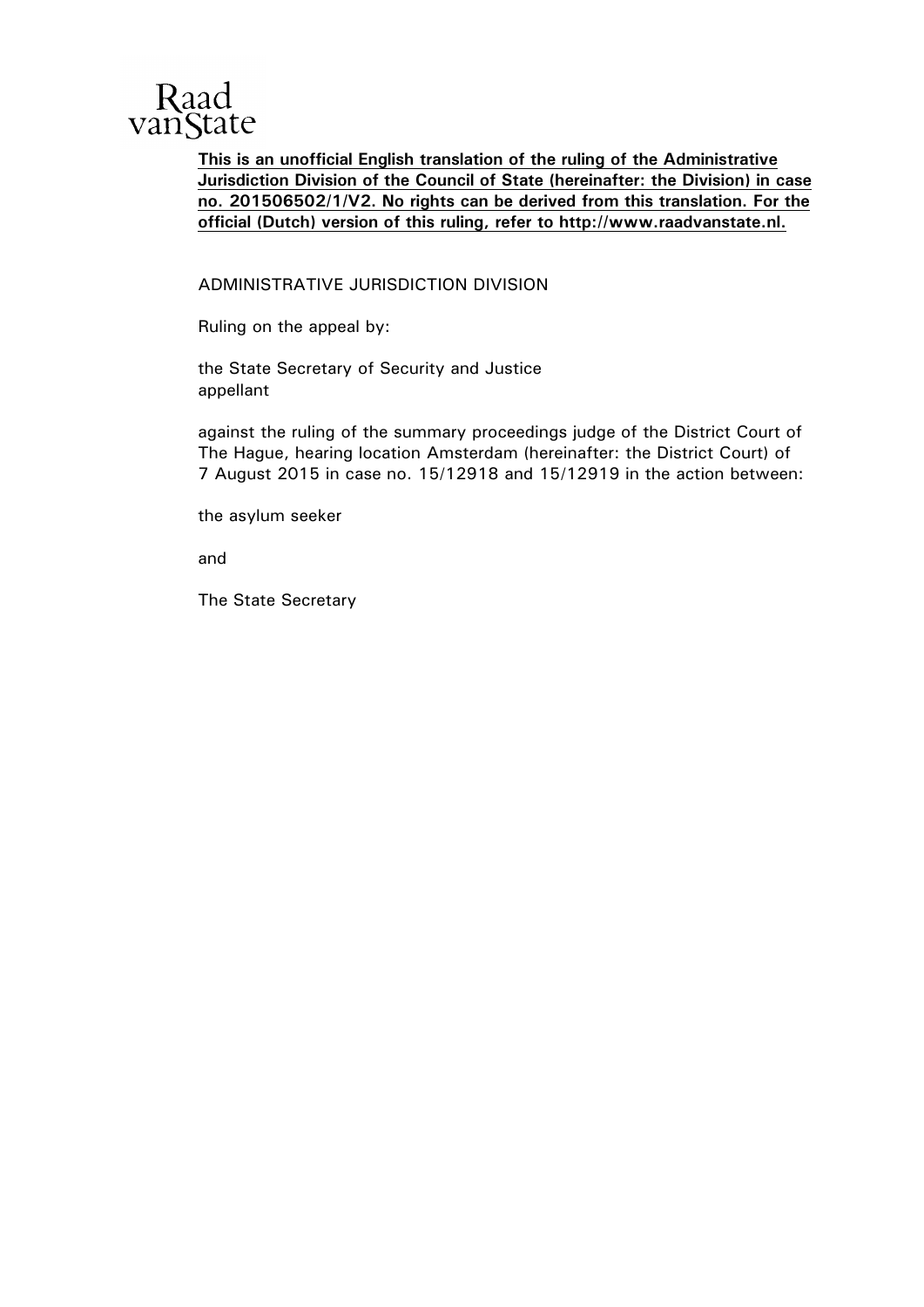### Course of the proceedings

In a decision of 5 July 2015, the State Secretary, in so far as is of interest at present, rejected an application from the asylum seeker to grant him a temporary asylum residence permit.

In a ruling dated 7 August 2015, the District Court, in so far as is of interest at present, declared the appeal lodged by the asylum seeker against that decision as well-founded, annulled that decision and ruled that the State Secretary make a new decision on the application, taking into account the information which was considered in the ruling.

The State Secretary appealed against this ruling.

The asylum seeker has submitted a statement of defence.

The asylum seeker has submitted an additional document.

The Division examined the case simultaneously with case no 201507952/1/V2 in a hearing on 15 December 2015, at which the asylum seeker, represented by A.A. Vermeij, lawyer in Voorburg, and the State Secretary, represented by R.A. Visser, employee of the Ministry of Security and Justice, appeared.

#### Considerations

1. The legal framework has been included in the Annex, that forms part of this ruling.

#### *Context*

2. In the present case, and in the case number 201507952/1/V2 that was examined simultaneously in the hearing, the grounds for appeal concern the judicial review of the State Secretary's assessment of the credibility of the statements made by the asylum seeker in question. In both cases, the District Court applied Article 83a of the 'Vreemdelingenwet 2000' (Aliens Act 2000, hereinafter referred to as Vw 2000), that entered into force on 20 July 2015, on the submitted appeals. This Article implements Article 46(3) of Directive 2013/32/EU (hereinafter referred to as: the Procedures Directive). Pursuant to that Article, the judicial review by the District Court shall encompass a full and *ex nunc* examination of both facts and points of law, including, if applicable, an examination of the need for international protection.

2.1. In this ruling and today's ruling in case number 201507952/1/V2 (www.raadvanstate.nl), the Division has explained the consequences of Article 83a of the Vw 2000 for the manner in which a Dutch administrative judge in first instance reviews an assessment of the State Secretary of the credibility of an asylum seeker's statements.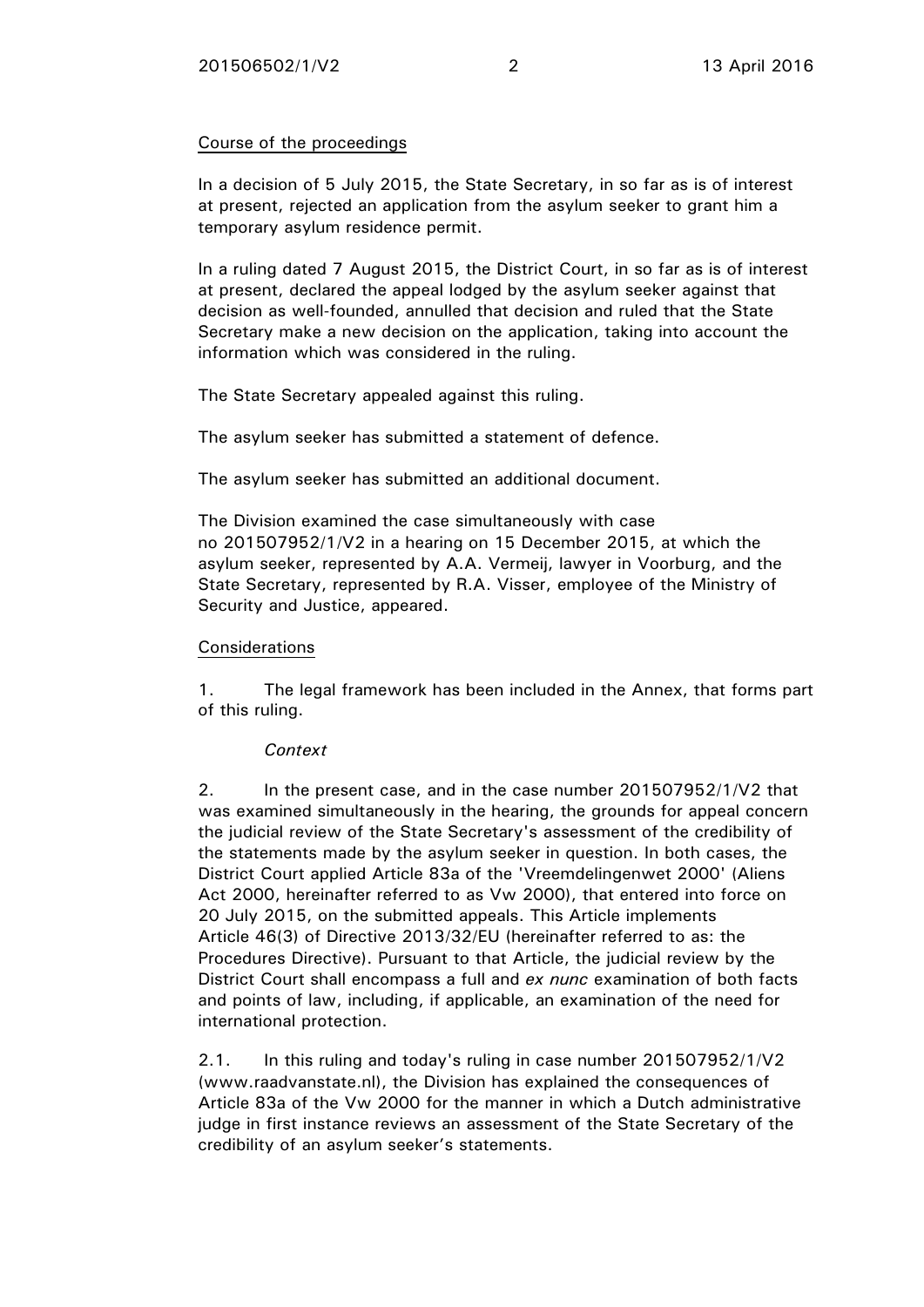This ruling concerns the question whether that Article requires that, in derogation from the general principles of Dutch administrative law, a Dutch administrative judge has the authority to give his own assessment of the facts as asserted by an asylum seeker in his or her asylum request and therefore, on the credibility of an asylum seeker's statements, and thus to substitute his own assessment of the credibility of the asylum seeker's statements for that of the State Secretary. The ruling in case number 201507952/1/V2 concerns the meaning of Article 83a of the Vw 2000 with regard to the intensity of the judicial review exercised by the administrative judge of an assessment of the State Secretary of the credibility of an asylum seeker's statements.

These rulings implement the legislator's wish, that is apparent from legislative history, that the Division provides guidance in the interpretation of the aforementioned Article 83a, from the perspective of unity of law, development of law and legal protection in a general sense (Parliamentary Papers II 2014/15, 34 088, no 3, page 22).

#### *Order of examination*

3. The Division will first examine the issue of whether Article 83a of the Vw 2000, in derogation from the general principles of administrative law in the Netherlands, gives an administrative judge in first instance the authority to substitute his own assessment of the credibility of an asylum seeker's statements for the assessment of the State Secretary. That interpretation, and the interpretation in case no 201507952/1/V2, shall then be applied to the examination of the grounds for appeal in this case.

#### *Opinions of the parties*

4. At the hearing before the Division, the State Secretary argued that Article 83a of the Vw 2000 is not intended to grant the administrative judge the authority to substitute his own assessment with regard to the credibility of an asylum application for that of the State Secretary. To that end, the State Secretary made reference to the national legislative history behind Article 83a of the Vw 2000. It is stated therein that, for the interpretation of that Article, the legislator referred to the general system of administrative law in the Netherlands, which states that the role of the administration is to carry out the law, and that it is for the administrative judge to review the lawfulness of the decisions made by that administration (Parliamentary Papers II 2014/15, 34 088, no 3, pages 20 and 21, and Parliamentary Papers I 2014/15, 34088, no C, page 2). The State Secretary points out that the purpose of the Procedures Directive shows that the determining authority performs the primary role in the asylum procedure. For that reason, in the State Secretary's view, even after implementation of the Procedures Directive the assessment of the administration regarding the credibility of an asylum seeker, set out in a decision taken by the State Secretary, remains the point of departure in the review by the administrative judge (Parliamentary Papers II 2014/15, 34 088, no 6, page 27 and 31, Parliamentary Papers I 2014/15, 34 088, no C, page 2).

With reference to the case law of the European Court of Justice (hereinafter: the Court) and the European Court of Human Rights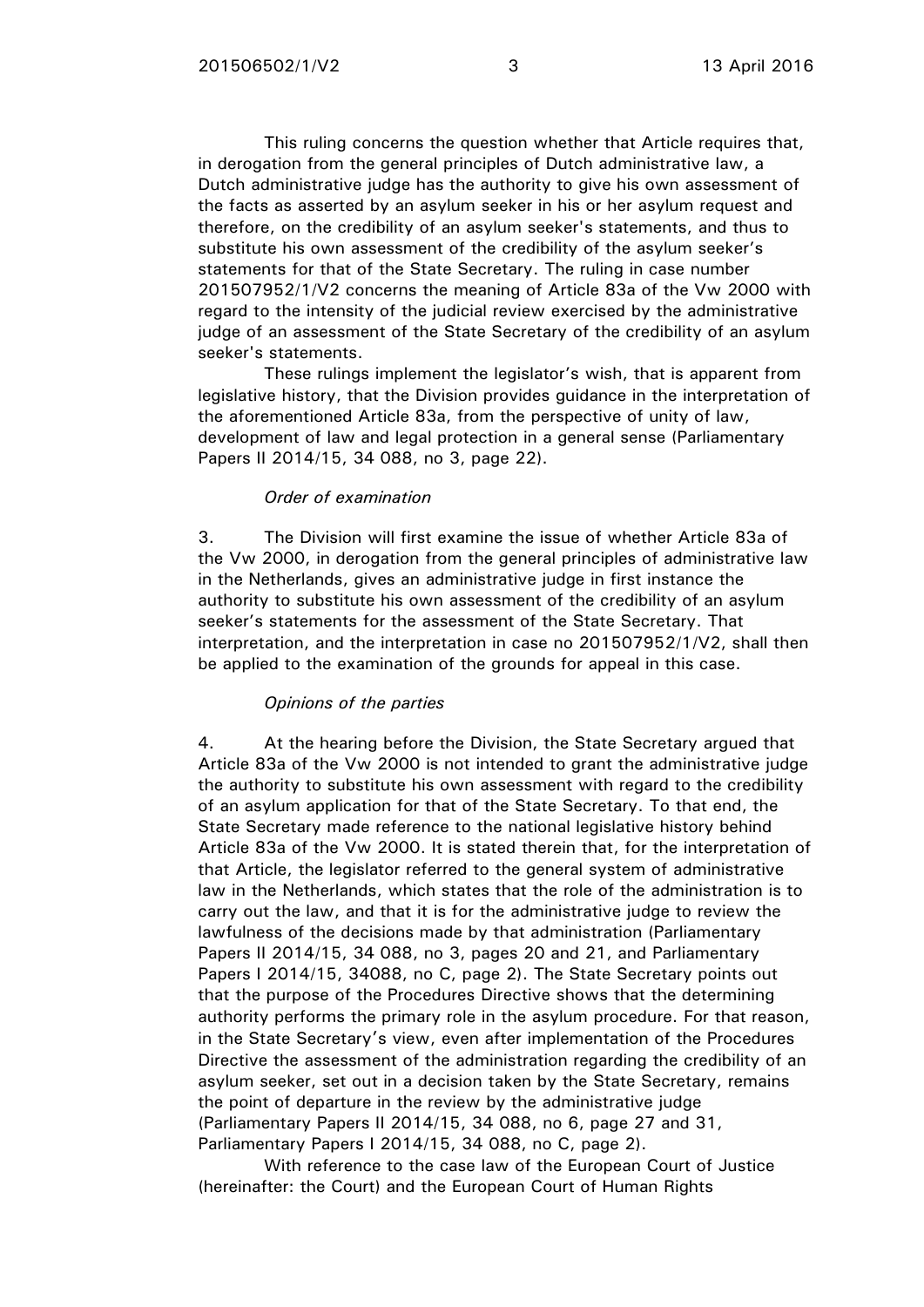(hereinafter: the ECtHR), and a memorandum of the 'Commissie Strategisch Procederen' initiated by VluchtelingenWerk Nederland, the asylum seeker has reasoned the opposing view. The asylum seeker has requested that for the interpretation of Article 46(3) of the Procedures Directive, a preliminary reference be made to the Court of Justice of the European Union (hereinafter: the Court).

## *European case-law on substituting a decision of the administration*

5. Article 46(3) of the Procedures Directive was implemented in Article 83a of the Vw 2000. The meaning and scope of the full and *ex nunc* examination of both facts and points of law stipulated in Article 83a must therefore be determined in the light of Article 46(3) of the Procedures Directive. That interpretation must take place in accordance with the method described by the Court in its case law (see paragraph 28 of the Judgment of the Court of 24 October 1996, C-72/95, Kraaijeveld, ECLI:EU:C:1996:404; paragraph 42 of the Judgment of the Court of 11 June 2015, C-554/13, Z. Zh. and I.O., ECLI:EU:C:2015:377; and paragraph 58 of the Judgment of the Court of 24 June 2015, C-373/13, H.T., ECLI:EU:C:2015:413). For that reason, the interpretation of the text of the aforementioned Article 46(3) requires a comparison of the different language versions. Furthermore, the interpretation of that Article must take into account the other provisions, the context and the objectives pursued by the Procedures Directive. The interpretation may also draw on the legislative history of the Procedures Directive (see paragraph 12 of the Judgment of the Court of 13 December 1989, C-342/87, Genius Holding BV, ECLI:EU:C:1989:635). This means that the interpretation made by the national legislator of Article 83a of the Vw 2000, and therefore of Article 46(3) of the Procedures Directive is not, in itself, leading.

5.1. The phrase "volledig en ex nunc onderzoek van zowel de feitelijke als juridische gronden" in Article 46(3) of the Procedures Directive, reads "un examen complet et ex nunc tant des faits que des points d'ordre juridique", "full and *ex nunc* examination of both facts and points of law" and "eine umfassende Ex-nunc-Prüfung (vorsieht), die sich sowohl auf Tatsachen als auch auf Rechtsfragen erstreckt" in the French, English and German versions respectively. It follows from this wording in the different language versions that a full and *ex nunc* examination must include both points of a fact and law, and that no single aspect or element of a decision may be omitted from judicial review. However, the text of Article 46(3) of the Procedures Directive does not seem to indicate whether the intention is that an administrative judge can substitute his own assessment of the credibility of an asylum seeker for that of the State Secretary.

5.2. As the text of Article 46(3) of the Procedures Directive does not provide a definite answer as to whether this provision requires an administrative judge to substitute his own assessment of the credibility of an asylum seeker's statements for that of the State Secretary, the meaning and scope of that provision must also be determined with due regard to the other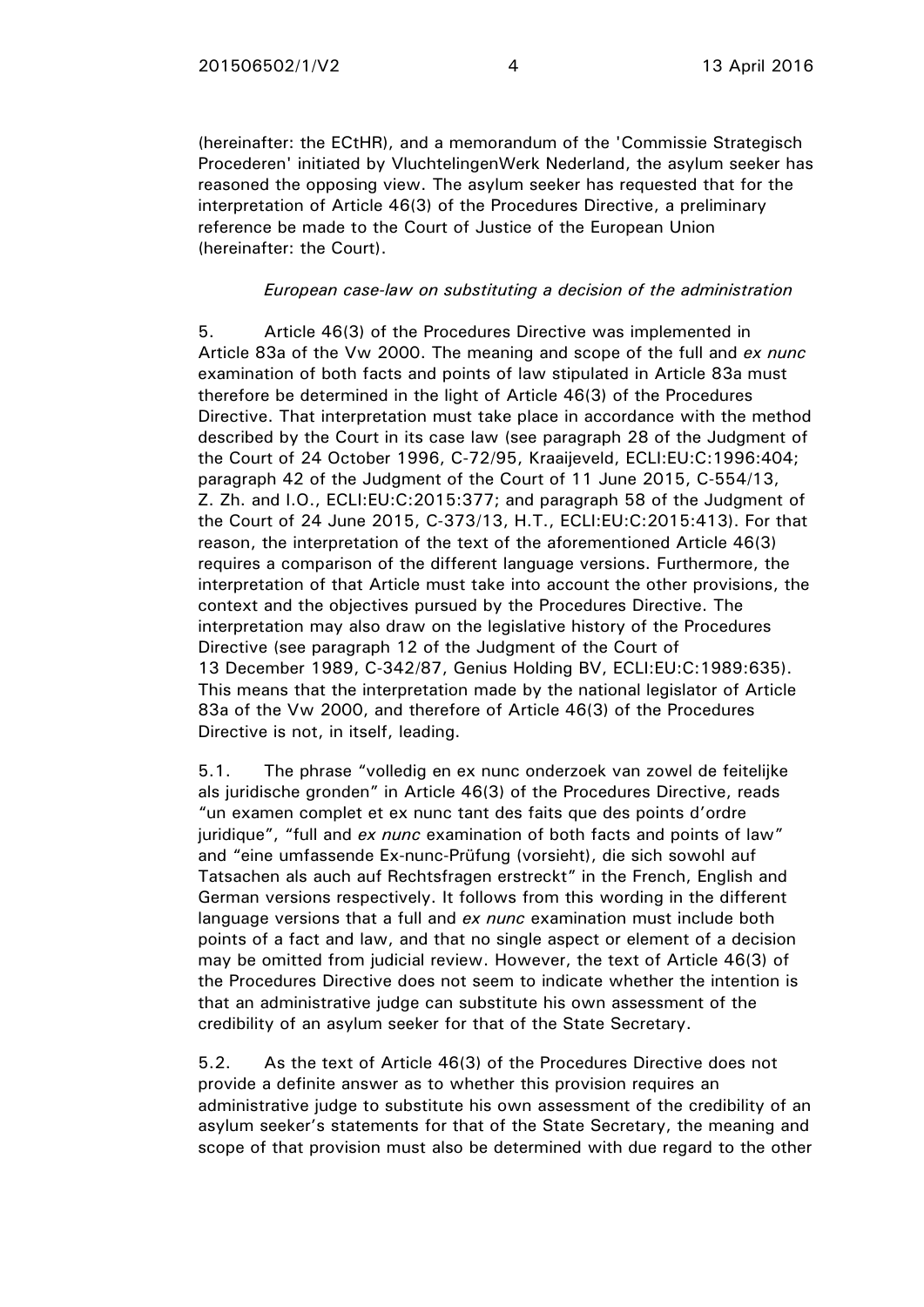provisions, the context, objective and legislative history of the Procedures Directive.

5.3. As was concluded in the aforementioned ruling in case no. 201507952/1/V2, it follows from the system of the Procedures Directive that it is the task of the determining authority, with the required degree of expertise and subject to the procedural safeguards that apply in relation to the administrative procedure, to make a decision regarding a request for international protection. In that system, the judicial review consists of an examination of the administrative decision-making, and should be able to cover all findings of both points of fact and law (see paragraph 57 of the Judgment of the Court of 28 July 2011, C-69/10, Samba Diouf, ECLI:EU:C:2011:524). However, the system of the Procedures Directive does not require the administrative judge to assess a request for asylum himself, similar to how the determining authority assesses it in accordance with that Directive. In accordance with that system, an administrative judge assesses the decision taken by the determining authority in terms of its lawfulness. It is for the determining authority to adopt a position with regard to the credibility of the statements of an asylum seeker. This point of view is then examined by the administrative judge.

5.4. It also follows from the aforementioned ruling in case no 201507952/1/V2 that the intention of Article 46(3) of the Procedures Directive is to also concur with the case law of the Court with regard to the right to an effective remedy before a court or tribunal, as laid down in Article 47 of the Charter of Fundamental Rights of the European Union (hereinafter: the Charter), and therefore to also reflect the case law of the ECtHR on Articles 6 and 13 of the Convention for the Protection of Human Rights and Fundamental Freedoms (hereinafter: the ECHR). That also follows from the legislative history of the Procedures Directive (see COM(2009) 554 final, pages 6, 8 and 9).

5.4.1. It does not follow from that case law that the administrative judge must be able to substitute his own assessment of the credibility of an asylum seeker's statements for that of an administrative body (see paragraphs 33 to 36 of the Judgment of the Court of 21 January 1999, C-120/97, Upjohn, ECLI:EU:C:1999:14; paragraph 153 of the Judgment of the ECtHR of 21 July 2011, Sigma Radio Television v Cyprus, nos 32181/04 and 35122/05, ECLI:CE:ECHR:2011:0721JUD003218104; and paragraph 78 of the Judgment of the ECtHR of 6 March 2001, Hilal, no 45276/99, ECLI:CE:ECHR:2001:0306JUD004527699).

5.5. The fact that the ECtHR sometimes chooses a different approach and substitutes its own opinion for that of the national authorities on the basis of its own investigation and assessment (see, for example, paragraphs 70 to 80 of the Judgment of the ECtHR of 18 December 2012, F.N. and Others v. Sweden, no 28774/09,

ECLI:CE:ECHR:2012:1218JUD002877409) does not lead to a different conclusion. The position of the ECtHR is not comparable to that of a national court. Where appropriate, the ECtHR arrives at an independent conclusion as to whether, given the latest state of affairs, there exists a genuine risk of a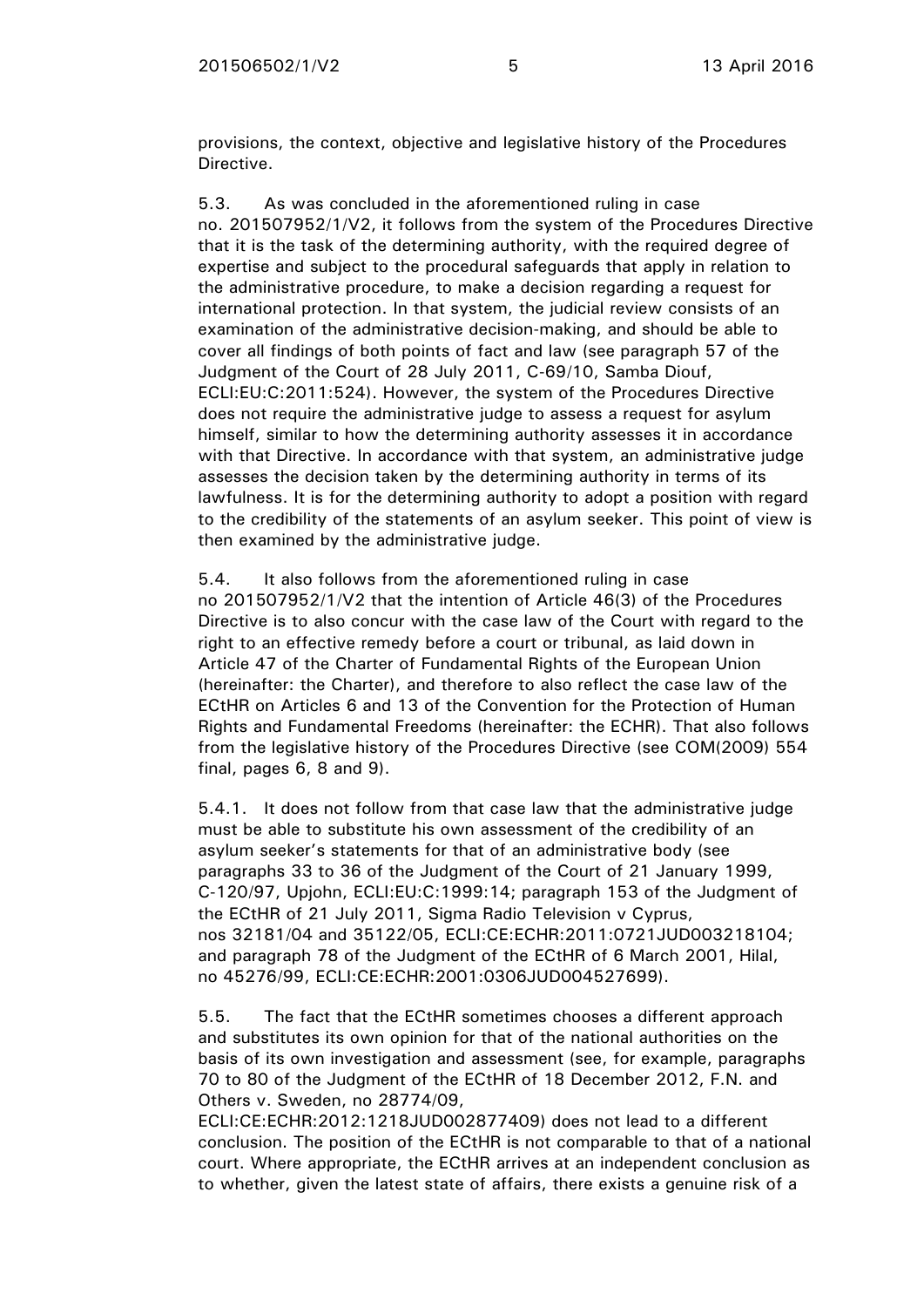violation of Article 3 of the ECHR (compare paragraph 133 of the Judgment of the ECtHR of 28 February 2008, Saadi v. Italy, no 37201/06, ECLI:CE:ECHR:2008:0228JUD003720106; paragraph 61 of the Judgment of the ECtHR of 10 September 2015, R.H. versus Sweden, no 4601/14, ECLI:CE:ECHR:2015:0910JUD000460114; and paragraphs 110 to 127 inclusive of the Judgment of the ECtHR of 23 March 2016, F.G. versus Sweden, no 43611/11,

ECLI:CE:ECHR:2016:0323JUD004361111). Unlike an administrative judge in the Netherlands, it does not have the ability to nullify a decision due to a lack of grounds or due care and require a Contracting State to make a new decision in observance of his ruling. However, that different position does not detract from the fact that the case law of the ECtHR is the guiding principle for the Division when assessing whether an asylum seeker is at genuine risk of a violation of Article 3 of the ECHR.

#### *Substituting a decision of the administration under national law*

6. The aforementioned means that a Dutch administrative judge cannot derive authority from Article 46(3) of the Procedures Directive, implemented in Article 83a of the Vw 2000, to substitute his own assessment of the credibility of an asylum seeker's statements for that of the State Secretary. As follows from considerations in 5.3 to 5.4.1, this interpretation of Article 46(3) of the Procedures Directive is without prejudice to an effective application of that Directive (see paragraph 63 of the Judgment of the Court of 5 June 2014, C-146/14 PPU, Mahdi, ECLI:EU:C:2014:1320) and as such does not impede the attainment of the objectives pursued by the Procedures Directive (see paragraph 41 of the Judgment of the Court of 8 May 2014, C-604/12, H.N., ECLI:EU:C:2014:302). The Dutch system is therefore in keeping with EU law. This means that, even after implementation of the Procedures Directive, the administrative judge reviews the legality of a decision of the State Secretary on the credibility of an asylum seeker, in accordance with the basic principles of general administrative law in the Netherlands, but cannot substitute its own assessment of the facts for that of the State Secretary.

6.1. This does not preclude that the administrative judge dealing with cases involving requests for asylum may, under certain circumstances, decide on a case himself by invoking the authority granted to him in Article 8:72(3)(b) of the General Administrative Law Act. In exercising these powers, however, the administrative judge must take account of the viewpoint held by the State Secretary.

#### *Reference for a preliminary ruling*

7. In view of the state of EU law at present and the aforementioned judgments of the Court, there is no reason to refer questions for a preliminary ruling. The legal question that has been raised can be answered in the light of case law the Court (see paragraphs 13 and 14 of the Judgment of the Court of 6 October 1982, C-283/81, Cilfit, ECLI:EU:C:1982:335, and paragraphs 57 to 62 of the Judgment of the Court of 9 September 2015, C-72/14 and C-197/14, X and Van Dijk,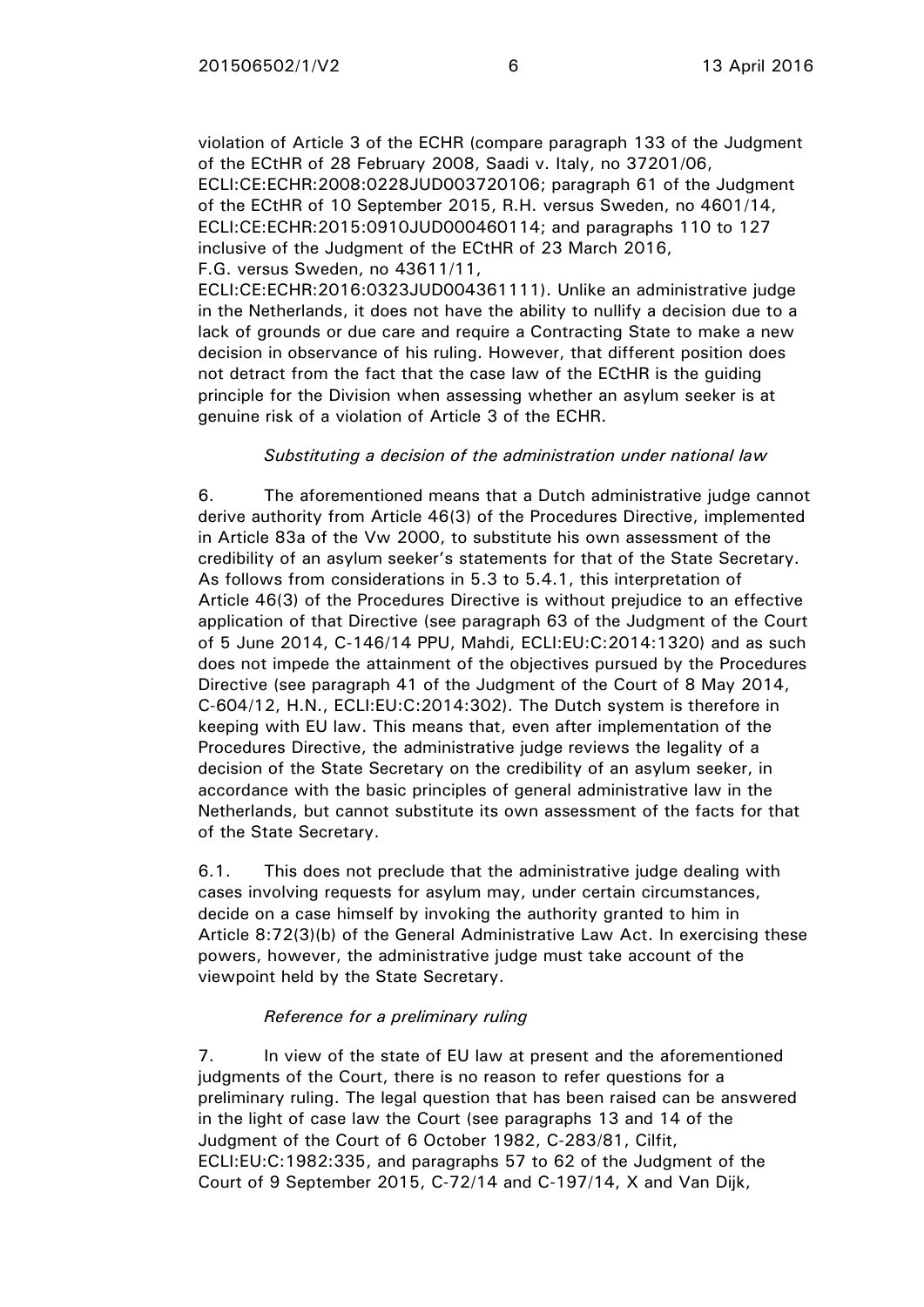ECLI:EU:C:2015:564). The aforementioned interpretation of Article 46(3) of the Procedures Directive, and therefore of Article 83a of the Vw 2000, is in line with the purpose and objective of the Procedures Directive and the case law of the Court and the ECtHR. The Netherlands' system of legal protection under administrative law in asylum cases as a whole safeguards that an asylum seeker is given the protection to which he is entitled on the grounds of EU law and the ECHR.

8. Up to the present, the supplemental seats of the Court of The Hague have interpreted Article 83a of the Vw 2000 in the same way, as is shown in the rulings of the full-bench judgments of the Court of The Hague in its respective hearing locations of Groningen of 24 August 2015 (ECLI:NL:RBDHA:2015:9942), Arnhem of 1 October 2015 (ECLI:NL:RBDHA:2015:11350), Utrecht of 26 November 2015 (ECLI:NL:RBDHA:2015:14568), and Haarlem of 18 January 2016 (ECLI:NL:RBDHA:2016:629) As such, this situation is not the same as the one referred to in the Judgment of the Court of 9 September 2015, C-160/14, Ferreira da Silva e Brito and Others **(**ECLI:EU:C:2015:565).

## *Assessment of the appeal*

9. The asylum seeker has based his application on the fact that he carried out nursing duties in Qatar. These duties were part of an agreement between the Cuban government and the authorities of Qatar. The asylum seeker declared that he had resigned in Qatar out of dissatisfaction with inter alia the poor conditions of employment. As a result, he is regarded as anti-revolutionary by the Cuban authorities and is therefore at risk if he returns to Cuba.

10. In the decision of 5 July 2015, in which the intention of the decision was repeated and incorporated therein, the State Secretary found it credible that the asylum seeker originates from Cuba and has worked as a nurse in Qatar, having been posted there by the Cuban authorities. However, the State Secretary did not find it credible that the asylum seeker resigned in Qatar, because the asylum seeker made contradictory statements in that regard in the initial interview, and furthermore could not state with any certainty the reason why his work permit in Qatar was cancelled. As the resignation is not credible, the State Secretary neither finds it credible that the asylum seeker is at risk of any negative attention from the Cuban authorities. The asylum seeker therefore failed to demonstrate that he should be granted an asylum residence permit.

11. The District Court has found that the State Secretary could not have concluded that the asylum seeker had made contradictory statements regarding his resignation, solely on the basis of the initial interview. According to the District Court, while the asylum seeker did state that he left Qatar for a holiday, he also explained that he only decided not to return to Qatar after leaving there. The asylum seeker has also consistently stated that he has permanently left his post in Qatar, while the fact that his work permit in Qatar has actually been cancelled is not under dispute. In the view of the District Court, the State Secretary has failed to consider the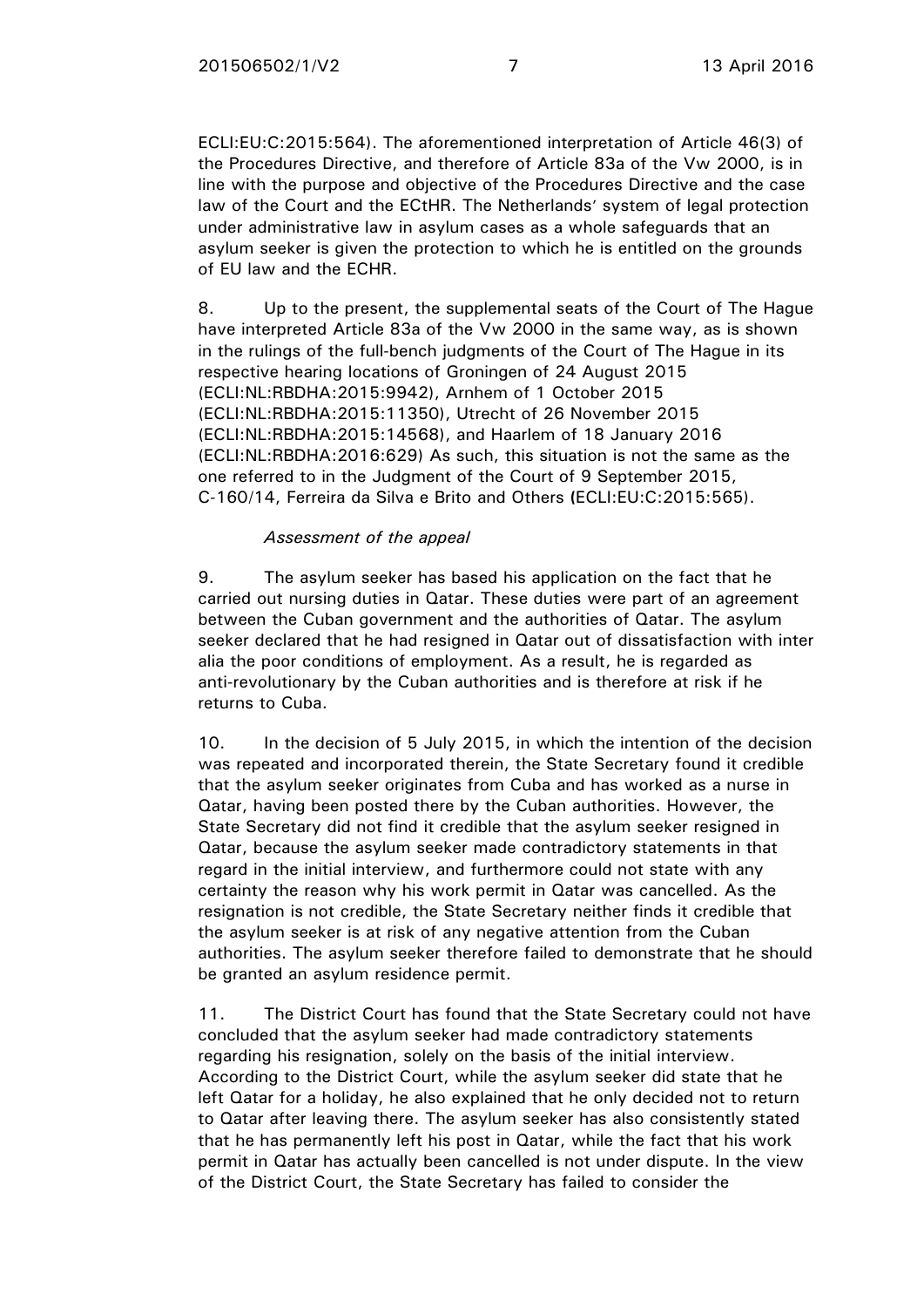statements made by the asylum seeker in the initial interview within the context of the questions asked during that interview.

12. In the first part of the first ground for appeal, as explained at the hearing before the Division, the State Secretary claimed that the District Court wrongly substituted its own assessment of the credibility of the asylum seeker for his own.

12.1. The District Court considered that the State Secretary did not base his decision on proper grounds, annulled that decision and ordered the State Secretary to make a new decision taking into account what was considered in the ruling. The fact that, while doing so, the District Court gave an assessment on the facts and circumstances that formed the basis of the viewpoint held by the State Secretary does not in itself mean that it has substituted its own opinion on the credibility of the asylum seeker for that of the State Secretary.

12.2. The first part of the first ground for appeal is therefore unsuccessful.

13. In the second part of the first ground for appeal, the State Secretary stated that the District Court wrongly found that he had erred in adopting the view that the asylum seeker's statements lack credibility. He argued, among other things, that the statements made by the asylum seeker in relation to his resignation in Qatar are contradictory.

13.1. This part of the ground for appeal relates to the intensity of judicial review of the State Secretary's assessment of the credibility of the statements made by the asylum seeker, on which the Division has given its interpretation in today's ruling in case no 201507952/1V2.

As shown in that ruling, the manner in which the administrative judge reviews a decision by an administrative body within the general system of administrative law in the Netherlands depends on the nature and content of the powers exercised by the administrative body and the decision at hand. The basic principle is that the administrative judge reviews whether the administrative body has made its decision with due care and has provided proper reasons. If the administrative body enjoys discretion on parts or aspects of its decision in its decision-making (in Dutch legal terminology: 'beslissingsruimte') the administrative judge will respect that when reviewing those parts and aspects of that decision. This principle also applies under immigration law, including asylum law. Under asylum law, the State Secretary has discretion in his decision-making when assessing the credibility of statements and assumptions made by an asylum seeker that are not substantiated by evidence.

13.1.1. The administrative judge must however, even in such cases, review in the manner referred to above, whether the decision-making process for which the State Secretary made use of this discretion, satisfies all legal requirements, meets the requirements of due care and is based on a proper reasoning.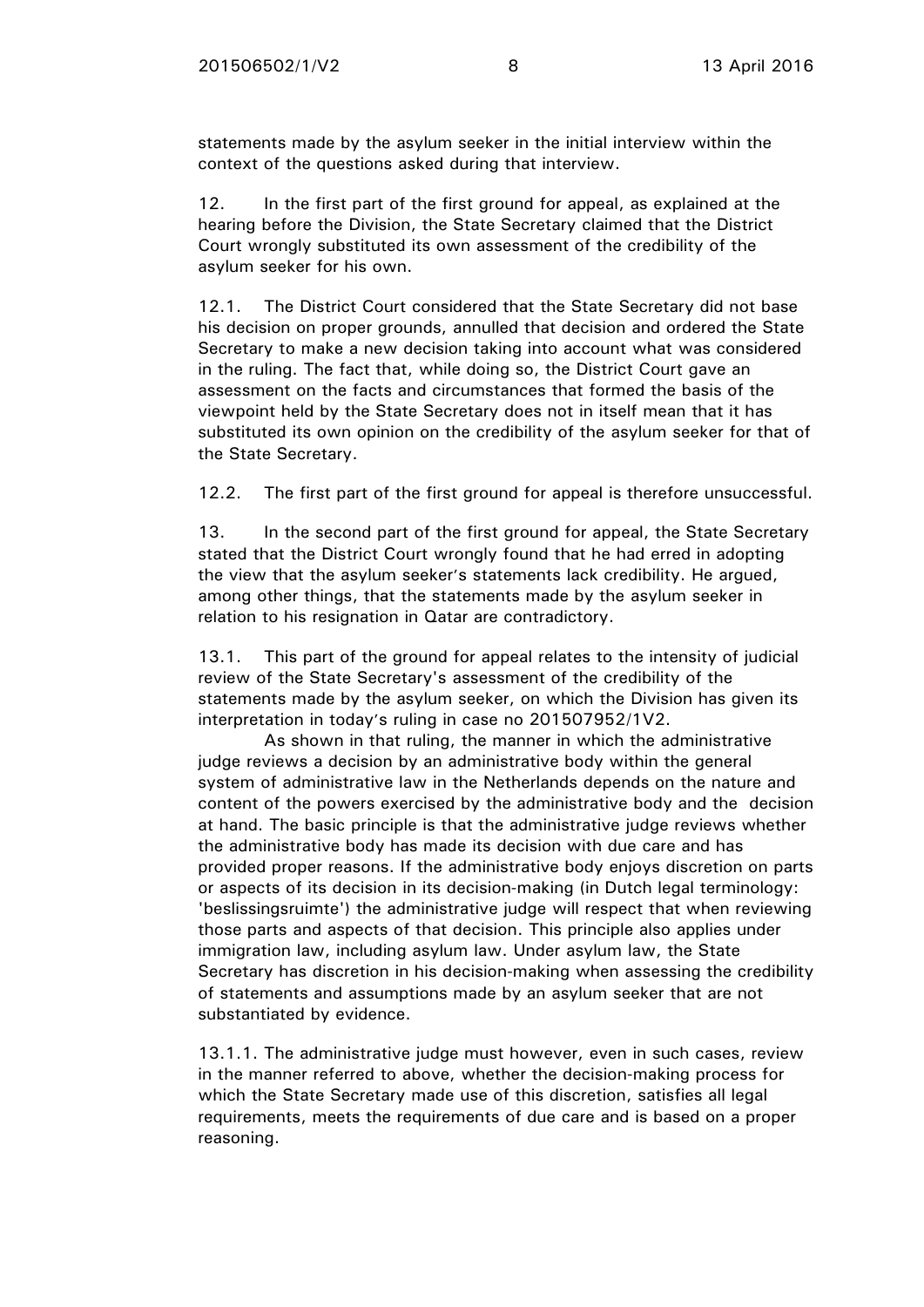13.2. There is no reason why an administrative judge cannot examine whether statements of an asylum seeker, which are written down in the transcripts of the interviews, are contradictory to one another (see consideration 7.1. of the ruling in case no 201507952/1/V2). The State Secretary has no discretion in this regard. As such, the District Court has rightly reviewed whether the State Secretary had rightly adopted the position that the asylum seeker made contradictory statements regarding his resignation in Qatar.

13.3. In this case, the District Court has rightly found that the statement in question by the asylum seeker in the initial interview, namely that he left Qatar for a holiday, does not mean that he made a contradictory statement with regard to his resignation. After all, the asylum seeker clarified this statement in that same interview by explaining that he left Qatar for a holiday in the first instance, but that he also abandoned his post permanently. Furthermore, it has not been disputed that the asylum seeker has made unambiguous and consistent statements regarding his resignation during the second interview in which, unlike in the initial interview, he was asked about his reasons for seeking asylum. In view thereof, the District Court has rightly found that the State Secretary had wrongfully adopted the view that the asylum seeker made contradictory statements about his resignation in Qatar.

13.4. The second part of the first ground for appeal is therefore also unsuccessful.

14. That which the State Secretary argued as the second ground for appeal is insufficient to cause the annulment of the disputed ruling. As the arguments have not raised any questions that require answers in the interests of unity of law, development of law or legal protection in a general sense, that judgment shall suffice in view of Article 91(2) of the Vw 2000.

## *Conclusion*

15. The appeal is unfounded. The contested ruling must be upheld. This means that, as the District Court had already ordered, the State Secretary is required to make a new decision on the asylum seeker's application to be granted a temporary asylum residence permit.

16. The State Secretary will be ordered to pay the costs of the proceedings in the manner stated below.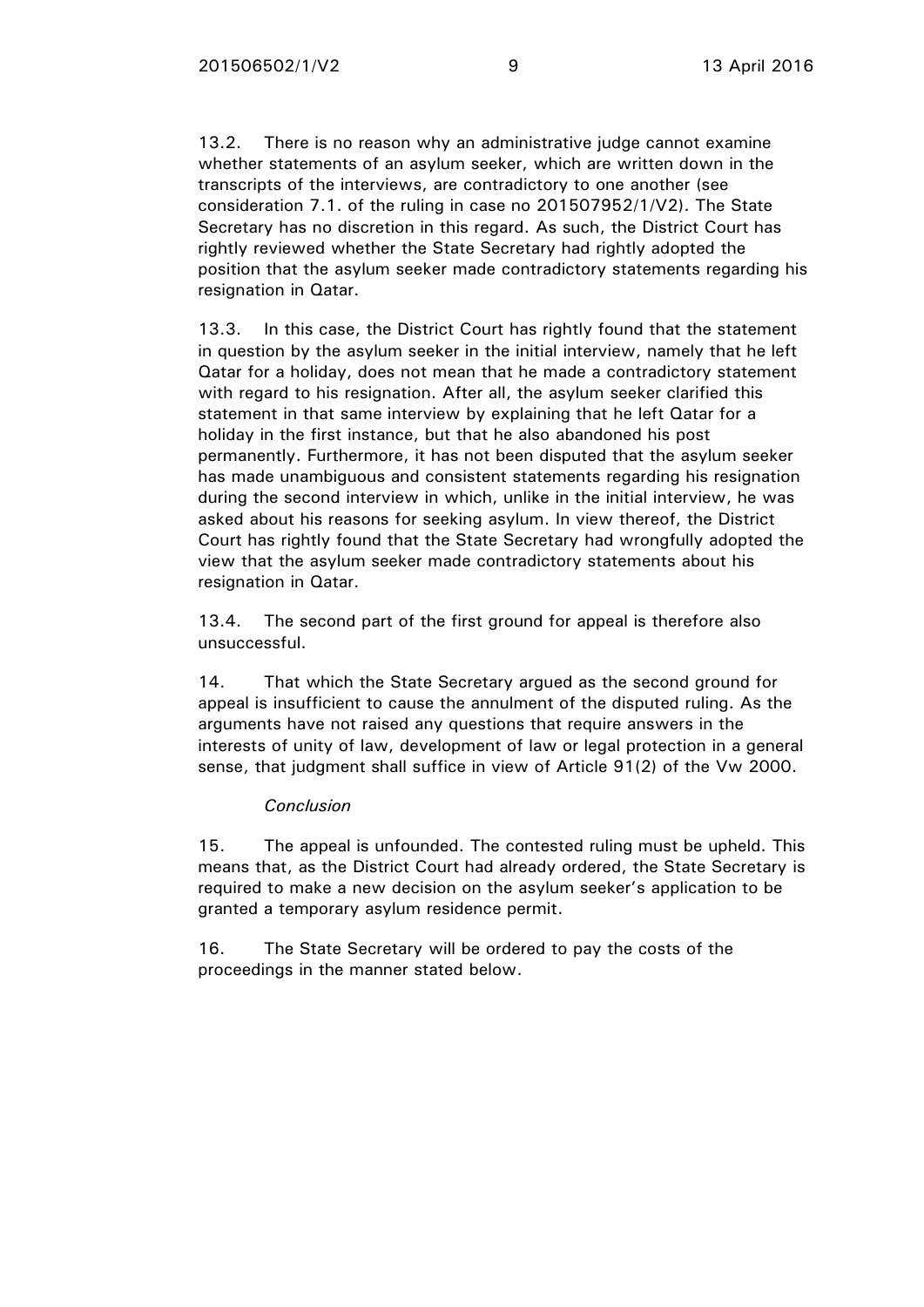## **Decision**

The Administrative Jurisdiction Division of the Council of State hereby:

- I. upholds the contested ruling;
- II. orders the State Secretary for Security and Justice to pay the costs of the proceedings incurred by the asylum seeker in connection with the handling of the appeal, of €992 (nine hundred and ninetytwo euros), to be allocated in full to legal representation provided professionally by a third party.

As determined by H.G. Lubberdink, Presiding Judge, and H. Troostwijk and N. Verheij, judges, in the presence of M.M. Bosma, Clerk of the Court.

signed Lubberdink Presiding Judge

signed Bosma Clerk of the Court

Delivered in open court on13 April 2016

572/284-791. Sent: 13 April 2016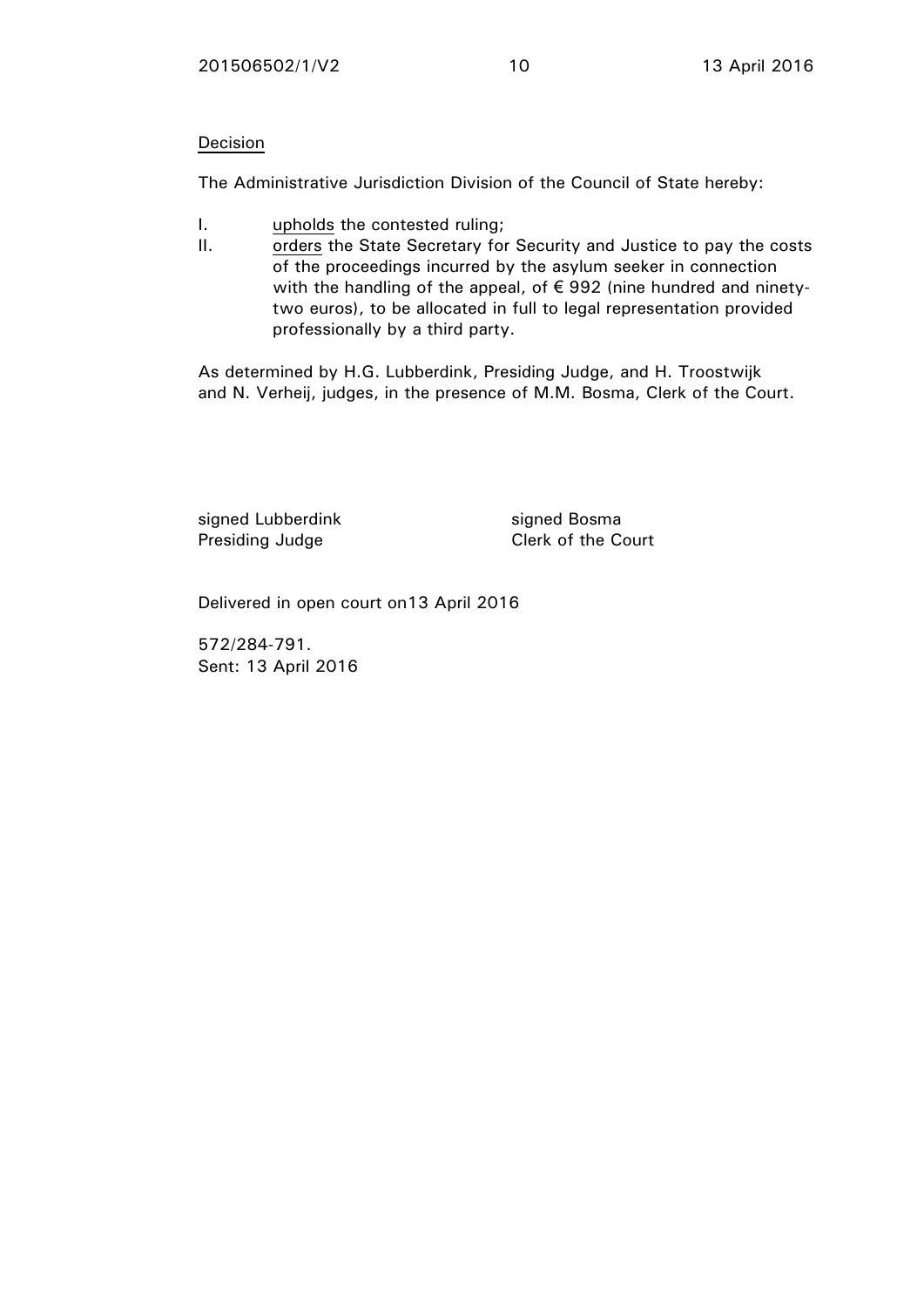#### ANNEX - Legislative framework

*Charter of Fundamental Rights of the European Union*

#### Article 47

Everyone whose rights and freedoms guaranteed by the law of the Union are violated has the right to an effective remedy before a tribunal in compliance with the conditions laid down in this Article.

Everyone is entitled to a fair and public hearing within a reasonable time by an independent and impartial tribunal previously established by law. Everyone shall have the possibility of being advised, defended and represented.

Legal aid shall be made available to those who lack sufficient resources in so far as such aid is necessary to ensure effective access to justice.

#### Article 52

 $($ ... $)$ 

3. In so far as this Charter contains rights which correspond to rights guaranteed by the Convention for the Protection of Human Rights and Fundamental Freedoms, the meaning and scope of those rights shall be the same as those laid down by the said Convention. This provision shall not prevent Union law providing more extensive protection.  $(\ldots)$ 

*Directive 2011/95/EU of the European Parliament and of the Council of 13 December 2011 on standards for the qualification of asylum seekers or stateless persons as beneficiaries of international protection, for a uniform status for refugees or for persons eligible for subsidiary protection, and for the content of the protection granted (recast) (OJ 2011 L 337; the Qualifications Directive)*

#### Article 4

1. Member States may consider it the duty of the applicant to submit as soon as possible all the elements needed to substantiate the application for international protection. In cooperation with the applicant, it is the duty of the Member State to assess the relevant elements of the application. 2. The elements referred to in paragraph 1 consist of the applicant's statements and all the documentation at the applicant's disposal regarding the applicant's age, background, including that of relevant relatives, identity, nationality(ies), country(ies) and place(s) of previous residence, previous asylum applications, travel routes, travel documents and the reasons for

3. The assessment of an application for international protection is to be carried out on an individual basis and includes taking into account:

applying for international protection.

a) all relevant facts as they relate to the country of origin at the time of taking a decision on the application, including laws and regulations of the country of origin and the manner in which they are applied;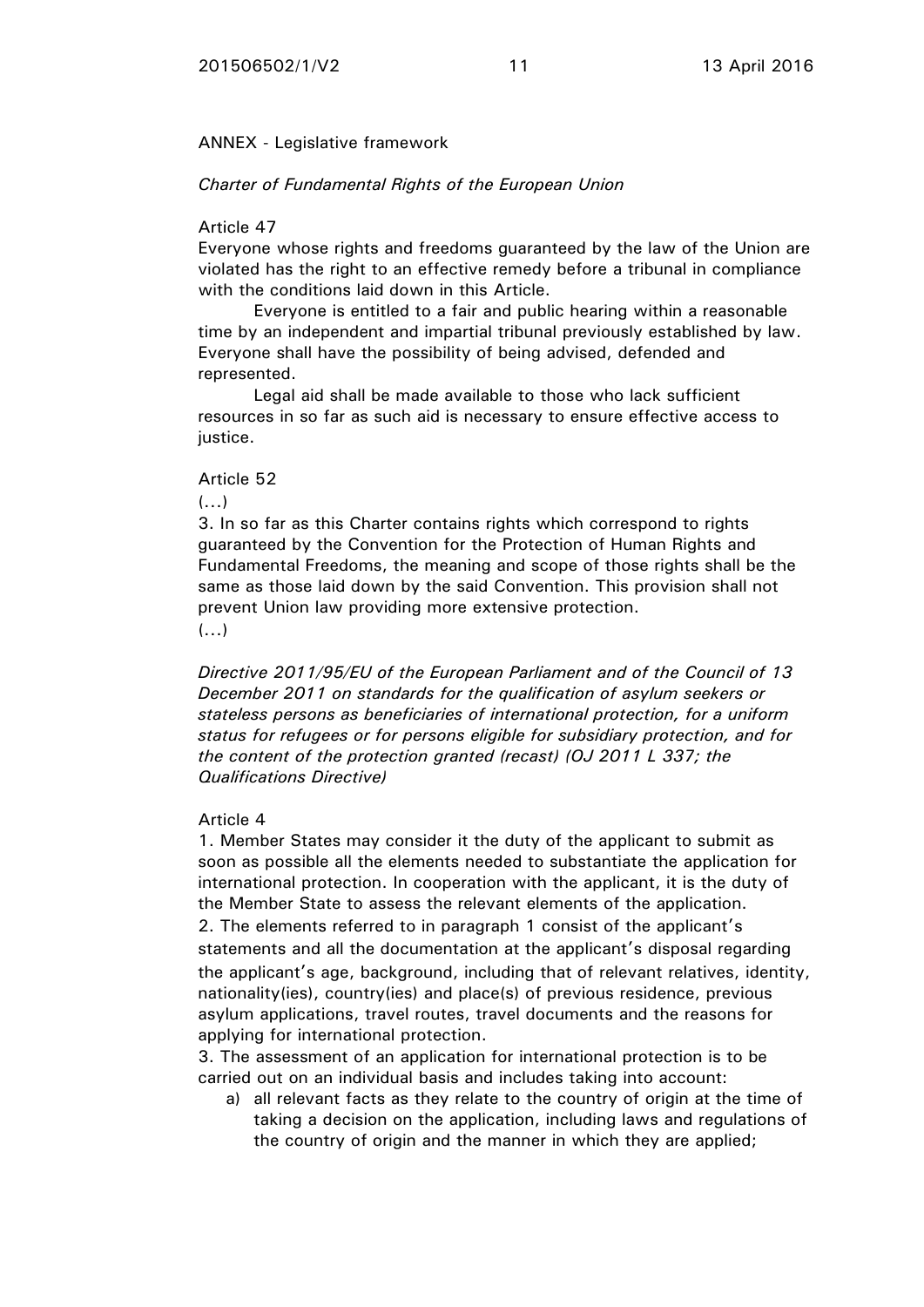- b) the relevant statements and documentation presented by the applicant including information on whether the applicant has been or may be subject to persecution or serious harm;
- c) the individual position and personal circumstances of the applicant, including factors such as background, gender and age, so as to assess whether, on the basis of the applicant's personal circumstances, the acts to which the applicant has been or could be exposed would amount to persecution or serious harm;
- d) whether the applicant's activities since leaving the country of origin were engaged in for the sole or main purpose of creating the necessary conditions for applying for international protection, so as to assess whether those activities would expose the applicant to persecution or serious harm if returned to that country;
- e) whether the applicant could reasonably be expected to avail himself or herself of the protection of another country where he or she could assert citizenship.

4. The fact that an applicant has already been subject to persecution or serious harm, or to direct threats of such persecution or such harm, is a serious indication of the applicant's well-founded fear of persecution or real risk of suffering serious harm, unless there are good reasons to consider that such persecution or serious harm will not be repeated.

5. Where Member States apply the principle according to which it is the duty of the applicant to substantiate the application for international protection and where aspects of the applicant's statements are not supported by documentary or other evidence, those aspects shall not need confirmation when the following conditions are met:

- a) the applicant has made a genuine effort to substantiate his application;
- b) all relevant elements at the applicant's disposal have been submitted, and a satisfactory explanation has been given regarding any lack of other relevant elements;
- c) the applicant's statements are found to be coherent and plausible and do not run counter to available specific and general information relevant to the applicant's case;
- d) the applicant has applied for international protection at the earliest possible time, unless the applicant can demonstrate good reason for not having done so; and
- e) the general credibility of the applicant has been established.

*Directive 2013/32/EU of the European Parliament and of the Council of 26 June 2013 on common procedures for granting and withdrawing international protection (recast) (OJ L 180/60, the Procedures Directive)*

# Preamble

(11) In order to ensure a comprehensive and efficient assessment of the international protection needs of applicants within the meaning of Directive 2011/95/EU of the European Parliament and of the Council of 13 December 2011 on standards for the qualification of asylum seekers or stateless persons as beneficiaries of international protection, for a uniform status for refugees or for persons eligible for subsidiary protection, and for the content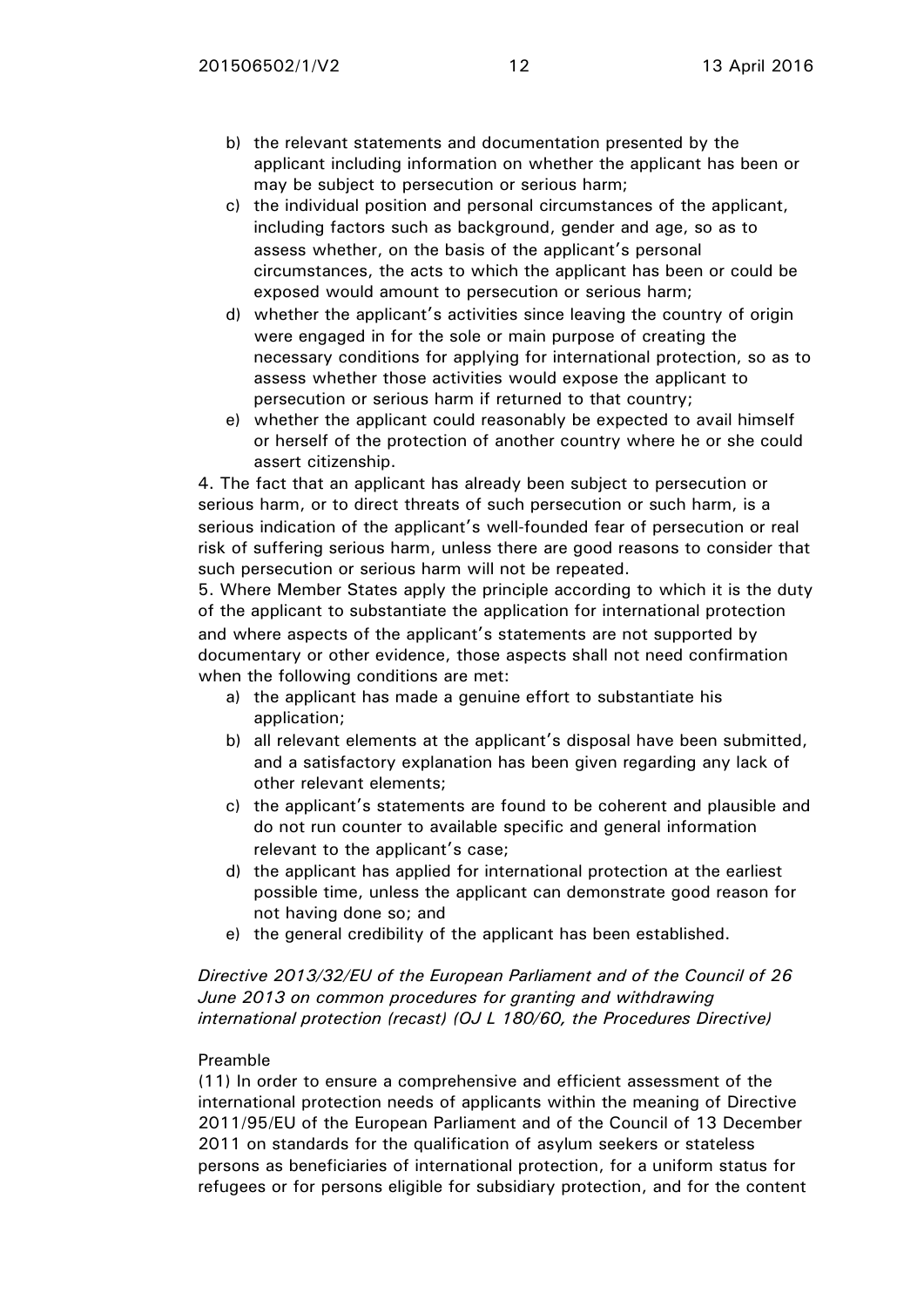of the protection granted, the Union framework on procedures for granting and withdrawing international protection should be based on the concept of a single procedure.

(12) The main objective of this Directive is to further develop the standards for procedures in Member States for granting and withdrawing international protection with a view to establishing a common asylum procedure in the Union.

(16) It is essential that decisions on all applications for international protection be taken on the basis of the facts and, in the first instance, by authorities whose personnel has the appropriate knowledge or has received the necessary training in the field of international protection.

(17) In order to ensure that applications for international protection are examined and decisions thereon are taken objectively and impartially , it is necessary that professionals acting in the framework of the procedures provided for in this Directive perform their activities with due respect for the applicable deontological principles.

(25) In the interests of a correct recognition of those persons in need of protection as refugees within the meaning of Article 1 of the Geneva Convention or as persons eligible for subsidiary protection, every applicant should have an effective access to procedures, the opportunity to cooperate and properly communicate with the competent authorities so as to present the relevant facts of his or her case and sufficient procedural guarantees to pursue his or her case throughout all stages of the procedure. Moreover, the procedure in which an application for international protection is examined should normally provide an applicant at least with: the right to stay pending a decision by the determining authority; access to the services of an interpreter for submitting his or her case if interviewed by the authorities; the opportunity to communicate with a representative of the United Nations High Commissioner for Refugees (UNHCR) and with organisations providing advice or counselling to applicants for international protection; the right to appropriate notification of a decision and of the reasons for that decision in fact and in law; the opportunity to consult a legal adviser or other counsellor; the right to be informed of his or her legal position at decisive moments in the course of the procedure, in a language which he or she understands or is reasonably supposed to understand; and, in the case of a negative decision, the right to an effective remedy before a court or a tribunal.

(29) Certain applicants may be in need of special procedural guarantees due, inter alia, to their age, gender, sexual orientation, gender identity, disability, serious illness, mental disorders or as a consequence of torture, rape or other serious forms of psychological, physical or sexual violence. Member States should endeavour to identify applicants in need of special procedural guarantees before a first instance decision is taken. Those applicants should be provided with adequate support, including sufficient time, in order to create the conditions necessary for their effective access to procedures and for presenting the elements needed to substantiate their application for international protection.

(50) It reflects a basic principle of Union law that the decisions taken on an application for international protection, the decisions concerning a refusal to reopen the examination of an application after its discontinuation, and the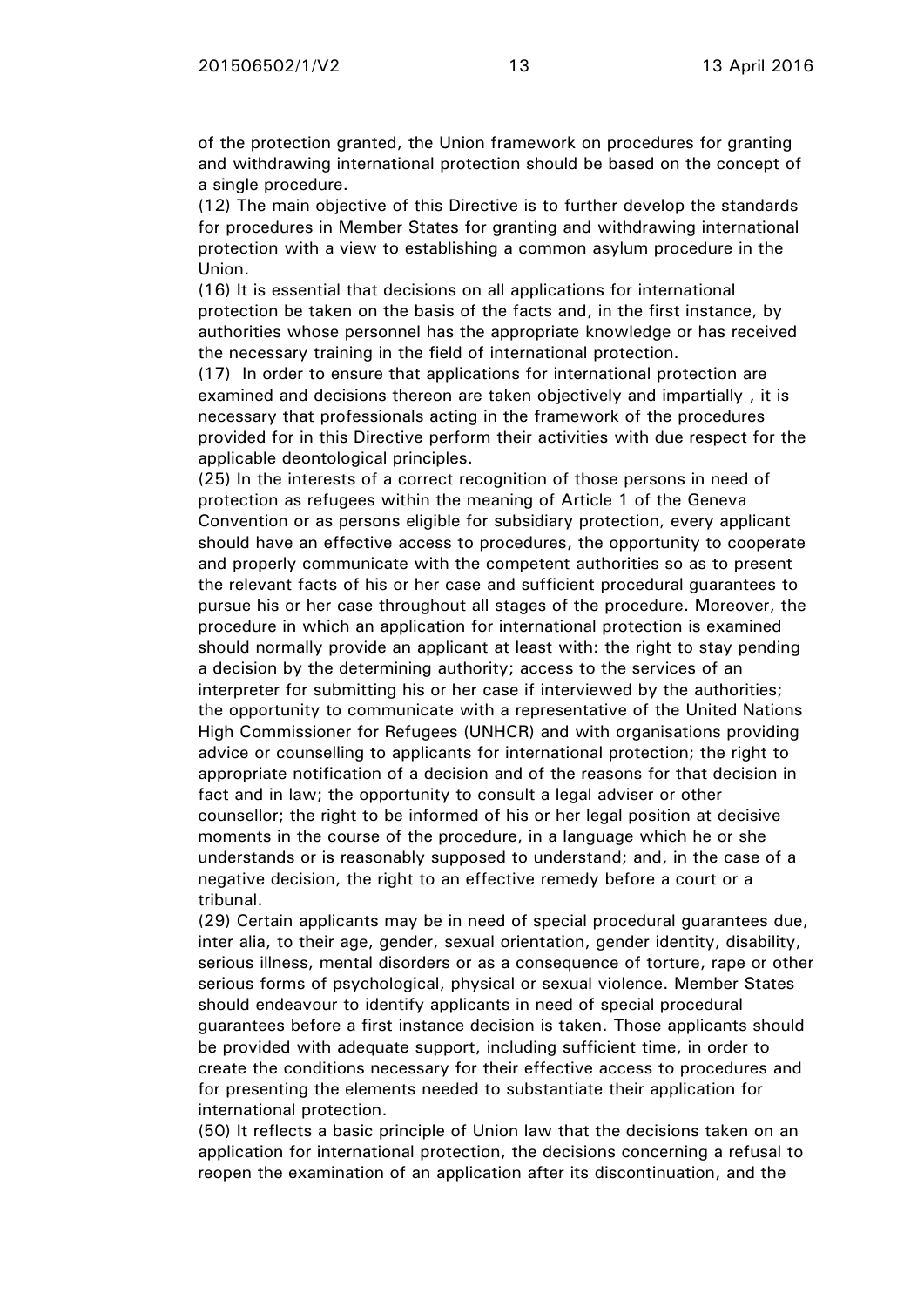decisions on the withdrawal of refugee or subsidiary protection status are subject to an effective remedy before a court or tribunal.

(60) This Directive respects the fundamental rights and observes the principles recognised by the Charter. In particular, this Directive seeks to ensure full respect for human dignity and to promote the application of Articles 1, 4, 18, 19, 21, 23, 24, and 47 of the Charter and has to be implemented accordingly.

#### Article 1

The purpose of this Directive is to establish common procedures for granting and withdrawing international protection pursuant to Directive 2011/95/EU.

#### Article 4

1. Member States shall designate for all procedures a determining authority which will be responsible for an appropriate examination of applications in accordance with this Directive. Member States shall ensure that such authority is provided with appropriate means, including sufficient competent personnel, to carry out its tasks in accordance with this Directive. 2. Member States may provide that an authority other than that referred to in paragraph 1 shall be responsible for the purposes of:

- a) processing cases pursuant to Regulation (EU) No 604/2013; and
- b) granting or refusing permission to enter in the framework of the procedure provided for in Article 43, subject to the conditions as set out therein and on the basis of the reasoned opinion of the determining authority.

3. Member States shall ensure that the personnel of the determining authority referred to in paragraph 1 are properly trained. To that end, Member States shall provide for relevant training which shall include the elements listed in Article 6(4)(a) to (e) of Regulation (EU) No 439/2010. Member States shall also take into account the relevant training established and developed by the European Asylum Support Office (EASO). Persons interviewing applicants pursuant to this Directive shall also have acquired general knowledge of problems which could adversely affect the applicants' ability to be interviewed, such as indications that the applicant may have been tortured in the past.

4. Where an authority is designated in accordance with paragraph 2, Member States shall ensure that the personnel of that authority have the appropriate knowledge or receive the necessary training to fulfil their obligations when implementing this Directive.

5. Applications for international protection made in a Member State to the authorities of another Member State carrying out border or immigration controls there shall be dealt with by the Member State in whose territory the application is made.

#### Article 10

1. Member States shall ensure that applications for international protection are neither rejected nor excluded from examination on the sole ground that they have not been made as soon as possible.

2. When examining applications for international protection, the determining authority shall first determine whether the applicants qualify as refugees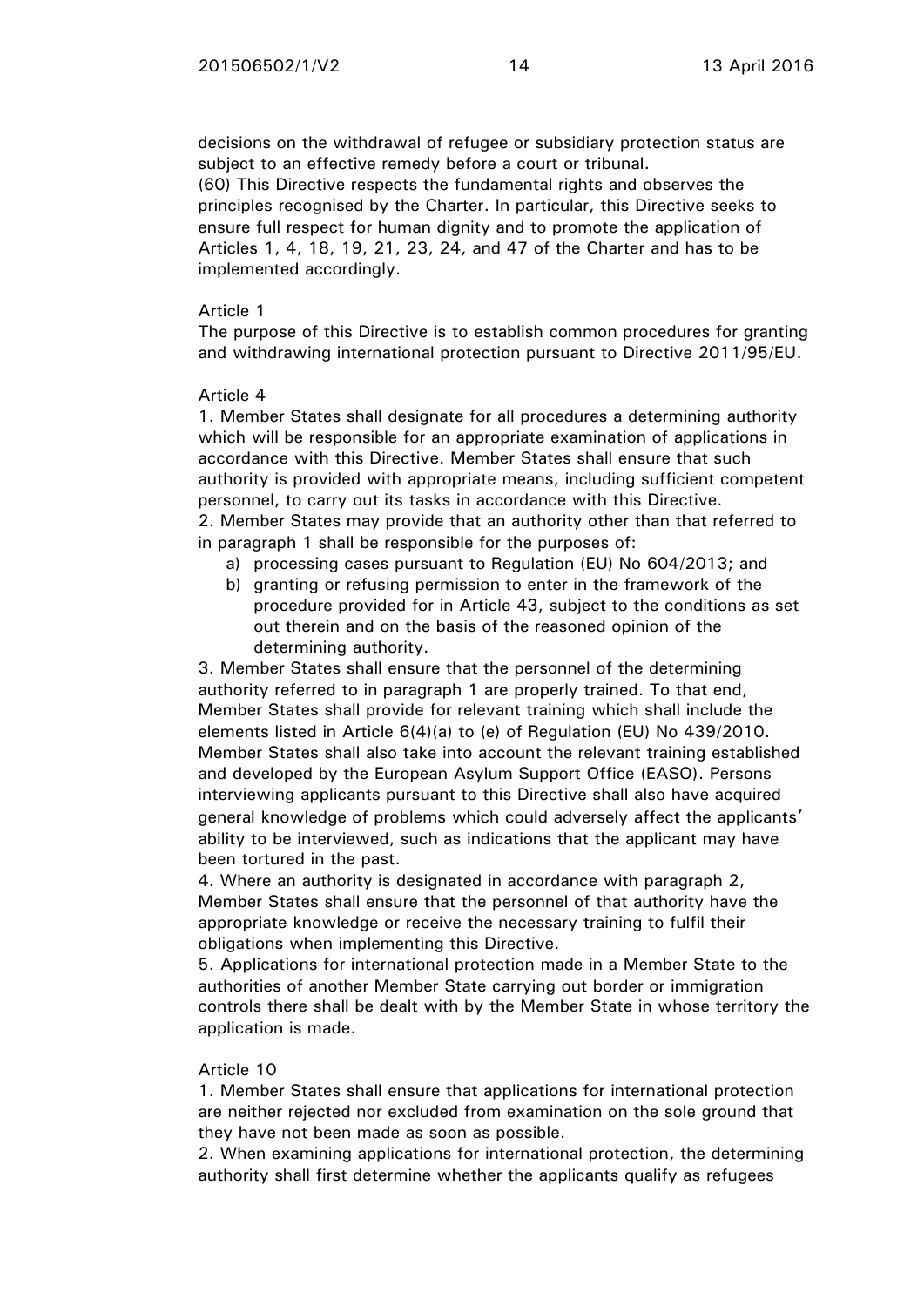and, if not, determine whether the applicants are eligible for subsidiary protection.

3. Member States shall ensure that decisions by the determining authority on applications for international protection are taken after an appropriate examination. To that end, Member States shall ensure that:

- a) applications are examined and decisions are taken individually, objectively and impartially;
- b) precise and up-to-date information is obtained from various sources, such as EASO and UNHCR and relevant international human rights organisations, as to the general situation prevailing in the countries of origin of applicants and, where necessary, in countries through which they have transited, and that such information is made available to the personnel responsible for examining applications and taking decisions;
- c) the personnel examining applications and taking decisions know the relevant standards applicable in the field of asylum and refugee law;
- d) the personnel examining applications and taking decisions have the possibility to seek advice, whenever necessary, from experts on particular issues, such as medical, cultural, religious, child-related or gender issues.

4. The authorities referred to in Chapter V shall, through the determining authority or the applicant or otherwise, have access to the general information referred to in paragraph 3(b), necessary for the fulfilment of their task.

5. Member States shall provide for rules concerning the translation of documents relevant for the examination of applications.

# Article 11

1. Member States shall ensure that decisions on applications for international protection are given in writing.

2. Member States shall also ensure that, where an application is rejected with regard to refugee status and/or subsidiary protection status, the reasons in fact and in law are stated in the decision and information on how to challenge a negative decision is given in writing.

Member States need not provide information on how to challenge a negative decision in writing in conjunction with a decision where the applicant has been provided with such information at an earlier stage either in writing or by electronic means accessible to the applicant.

3. For the purposes of Article 7(2), and whenever the application is based on the same grounds, Member States may take a single decision, covering all dependants, unless to do so would lead to the disclosure of particular circumstances of an applicant which could jeopardise his or her interests, in particular in cases involving gender, sexual orientation, gender identity and/or age-based persecution. In such cases, a separate decision shall be issued to the person concerned.

# Article 12

1. With respect to the procedures provided for in Chapter III, Member States shall ensure that all applicants enjoy the following guarantees: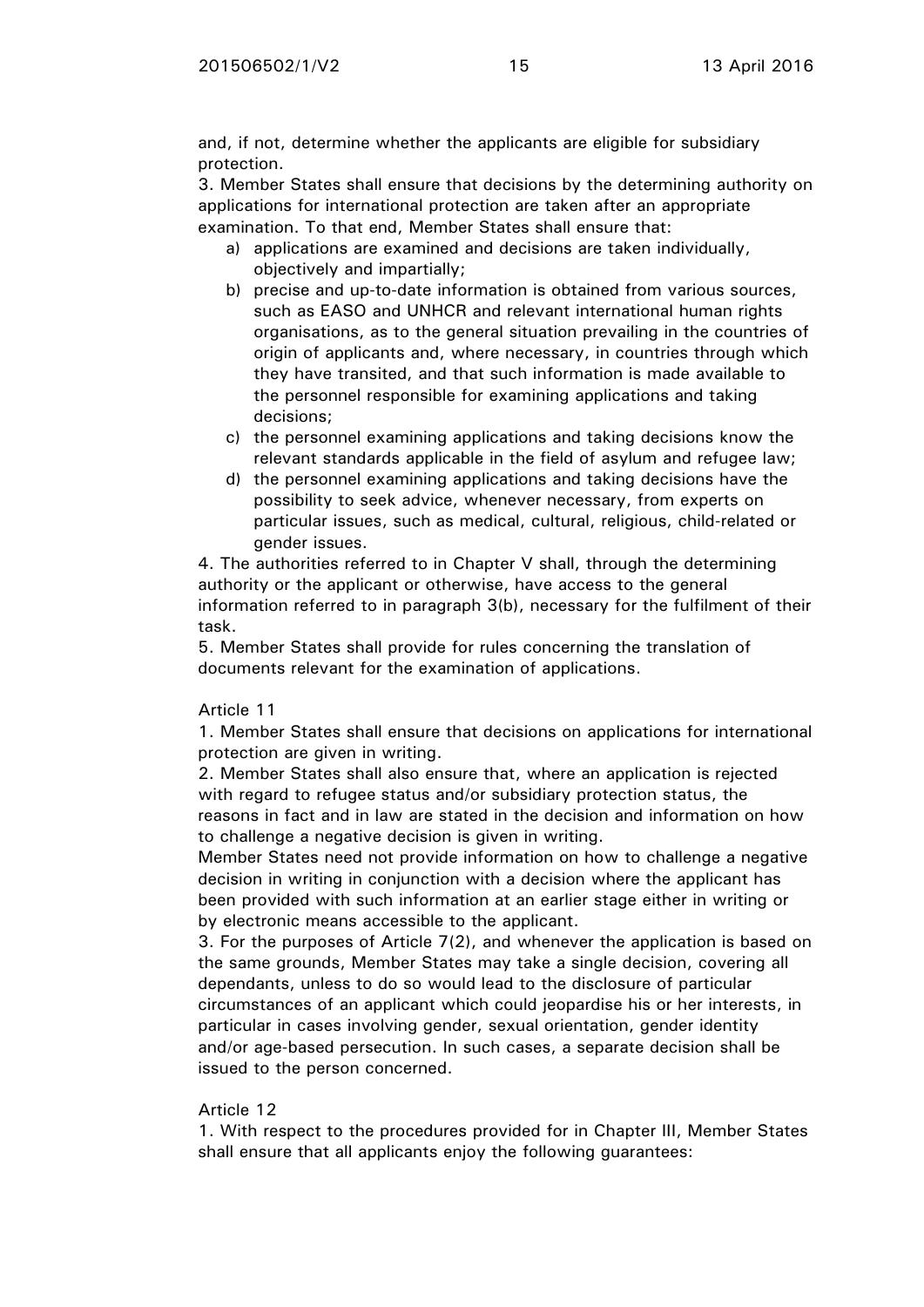- a) they shall be informed in a language which they understand or are reasonably supposed to understand of the procedure to be followed and of their rights and obligations during the procedure and the possible consequences of not complying with their obligations and not cooperating with the authorities. they shall be informed of the time-frame, the means at their disposal for fulfilling the obligation to submit the elements as referred to in Article 4 of Directive 2011/95/EU, as well as of the consequences of an explicit or implicit withdrawal of the application. That information shall be given in time to enable them to exercise the rights guaranteed in this Directive and to comply with the obligations described in Article 13;
- b) they shall receive the services of an interpreter for submitting their case to the competent authorities whenever necessary. Member States shall consider it necessary to provide those services at least when the applicant is to be interviewed as referred to in Articles 14 to 17 and 34 and appropriate communication cannot be ensured without such services. In that case and in other cases where the competent authorities call upon the applicant, those services shall be paid for out of public funds;
- c) they shall not be denied the opportunity to communicate with UNHCR or with any other organisation providing legal advice or other counselling to applicants in accordance with the law of the Member State concerned;
- d) they and, if applicable, their legal advisers or other counsellors in accordance with Article 23(1), shall have access to the information referred to in Article 10(3)(b) and to the information provided by the experts referred to in Article 10(3)(d), where the determining authority has taken that information into consideration for the purpose of taking a decision on their application;
- e) They shall be given notice in reasonable time of the decision by the determining authority on their application. If a legal adviser or other counsellor is legally representing the applicant, Member States may choose to give notice of the decision to him or her instead of to the applicant;
- f) they shall be informed of the result of the decision by the determining authority in a language that they understand or are reasonably supposed to understand when they are not assisted or represented by a legal adviser or other counsellor. The information provided shall include information on how to challenge a negative decision in accordance with the provisions of Article 11(2).

2. With respect to the procedures provided for in Chapter V, Member States shall ensure that all applicants enjoy guarantees equivalent to the ones referred to in paragraph 1(b) to (e).

## Article 13

1. Member States shall impose upon applicants the obligation to cooperate with the competent authorities with a view to establishing their identity and other elements referred to in Article 4(2) of Directive 2011/95/EU. Member States may impose upon applicants other obligations to cooperate with the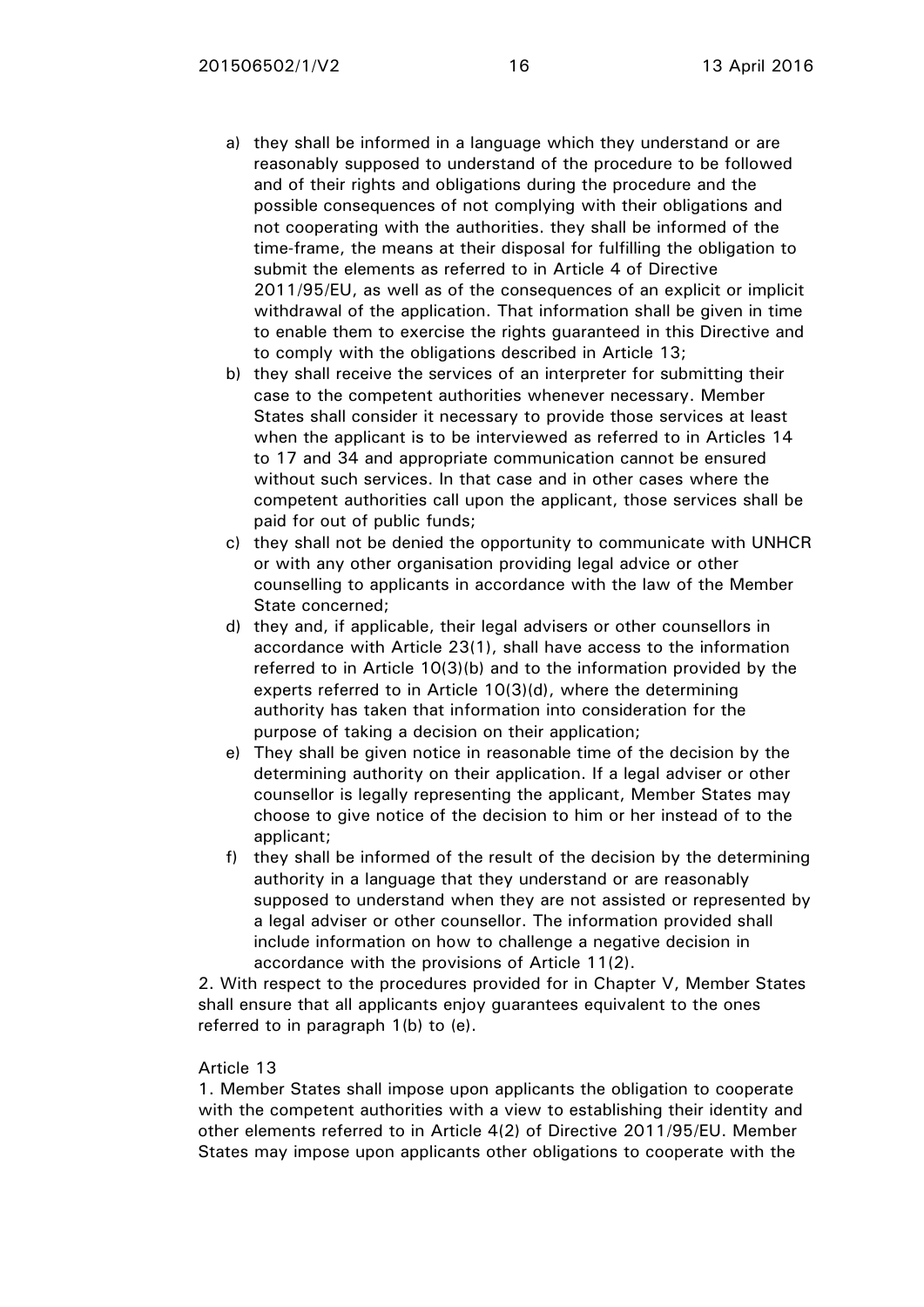competent authorities insofar as such obligations are necessary for the processing of the application.

2. In particular, Member States may provide that:

- a) applicants are required to report to the competent authorities or to appear before them in person, either without delay or at a specified time;
- b) applicants have to hand over documents in their possession relevant to the examination of the application, such as their passports;
- c) applicants are required to inform the competent authorities of their current place of residence or address and of any changes thereof as soon as possible. Member States may provide that the applicant shall have to accept any communication at the most recent place of residence or address which he or she indicated accordingly;
- d) the competent authorities may search the applicant and the items which he or she is carrying. Without prejudice to any search carried out for security reasons, a search of the applicant's person under this Directive shall be carried out by a person of the same sex with full respect for the principles of human dignity and of physical and psychological integrity;
- e) the competent authorities may take a photograph of the applicant; and
- f) the competent authorities may record the applicant's oral statements, provided he or she has previously been informed thereof.

# Article 14

1. Before a decision is taken by the determining authority, the applicant shall be given the opportunity of a personal interview on his or her application for international protection with a person competent under national law to conduct such an interview. Personal interviews on the substance of the application for international protection shall be conducted by the personnel of the determining authority. This subparagraph shall be without prejudice to Article 42(2)(b).

## $($ ... $)$

Where a person has lodged an application for international protection on behalf of his or her dependants, each dependent adult shall be given the opportunity of a personal interview.

Member States may determine in national legislation the cases in which a minor shall be given the opportunity of a personal interview.

## Article 15

1. A personal interview shall normally take place without the presence of family members unless the determining authority considers it necessary for an appropriate examination to have other family members present. 2. A personal interview shall take place under conditions which ensure appropriate confidentiality.

3. Member States shall take appropriate steps to ensure that personal interviews are conducted under conditions which allow applicants to present the grounds for their applications in a comprehensive manner. To that end, Member States shall: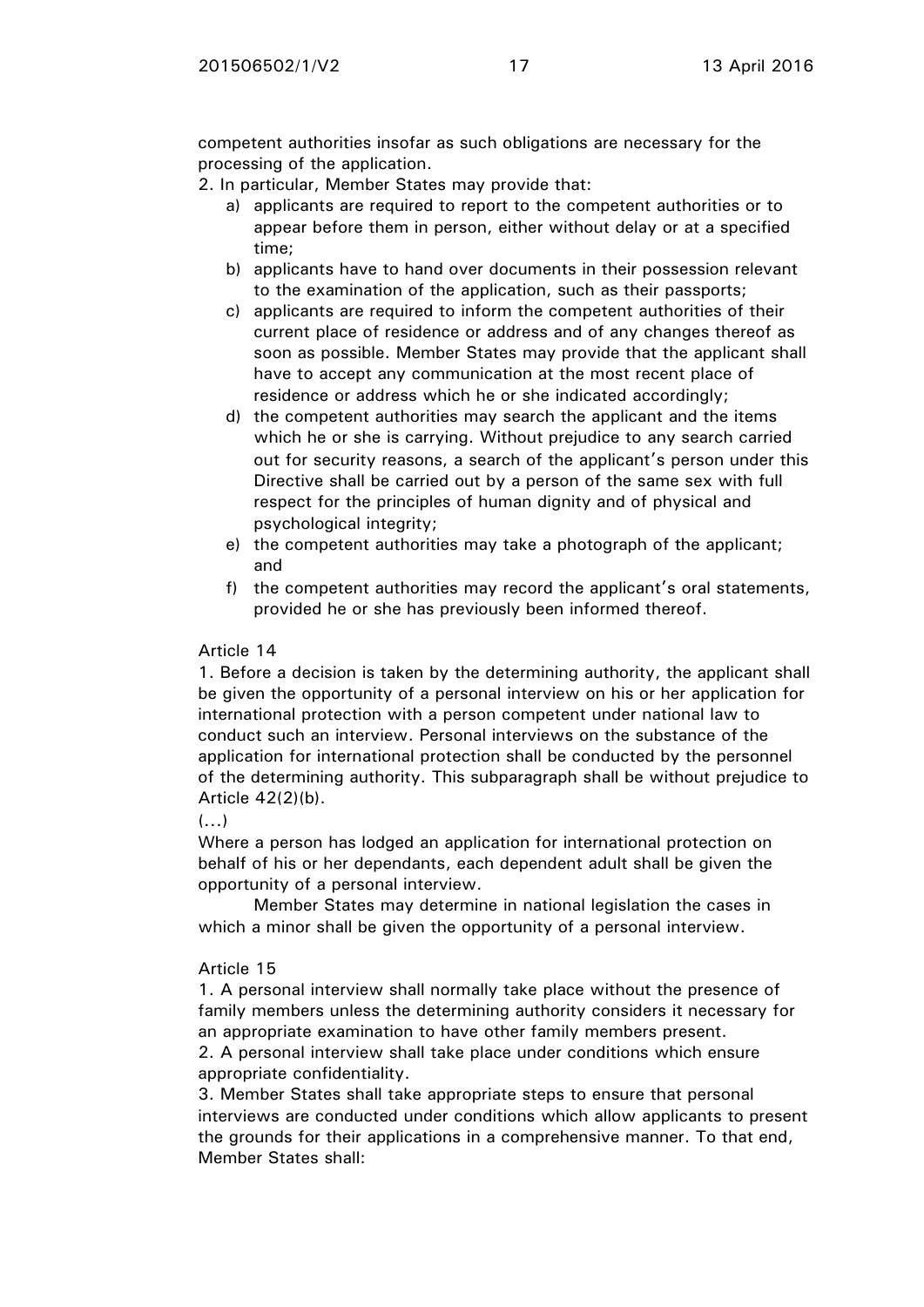- a) ensure that the person who conducts the interview is competent to take account of the personal and general circumstances surrounding the application, including the applicant's cultural origin, gender, sexual orientation, gender identity or vulnerability;
- b) wherever possible, provide for the interview with the applicant to be conducted by a person of the same sex if the applicant so requests, unless the determining authority has reason to believe that such a request is based on grounds which are not related to difficulties on the part of the applicant to present the grounds of his or her application in a comprehensive manner;
- c) select an interpreter who is able to ensure appropriate communication between the applicant and the person who conducts the interview. The communication shall take place in the language preferred by the applicant unless there is another language which he or she understands and in which he or she is able to communicate clearly. Wherever possible, Member States shall provide an interpreter of the same sex if the applicant so requests, unless the determining authority has reasons to believe that such a request is based on grounds which are not related to difficulties on the part of the applicant to present the grounds of his or her application in a comprehensive manner;
- d) ensure that the person who conducts the interview on the substance of an application for international protection does not wear a military or law enforcement uniform;
- e) ensure that interviews with minors are conducted in a childappropriate manner.

4. Member States may provide for rules concerning the presence of third parties at a personal interview.

## Article 16

When conducting a personal interview on the substance of an application for international protection, the determining authority shall ensure that the applicant is given an adequate opportunity to present elements needed to substantiate the application in accordance with Article 4 of Directive 2011/95/EU as completely as possible. This shall include the opportunity to give an explanation regarding elements which may be missing and/or any inconsistencies or contradictions in the applicant's statements.

## Article 17

1. Member States shall ensure that either a thorough and factual report containing all substantive elements or a transcript is made of every personal interview.

2. Member States may provide for audio or audio-visual recording of the personal interview. Where such a recording is made, Member States shall ensure that the recording or a transcript thereof is available in connection with the applicant's file.

3. Member States shall ensure that the applicant has the opportunity to make comments and/or provide clarification orally and/or in writing with regard to any mistranslations or misconceptions appearing in the report or in the transcript, at the end of the personal interview or within a specified time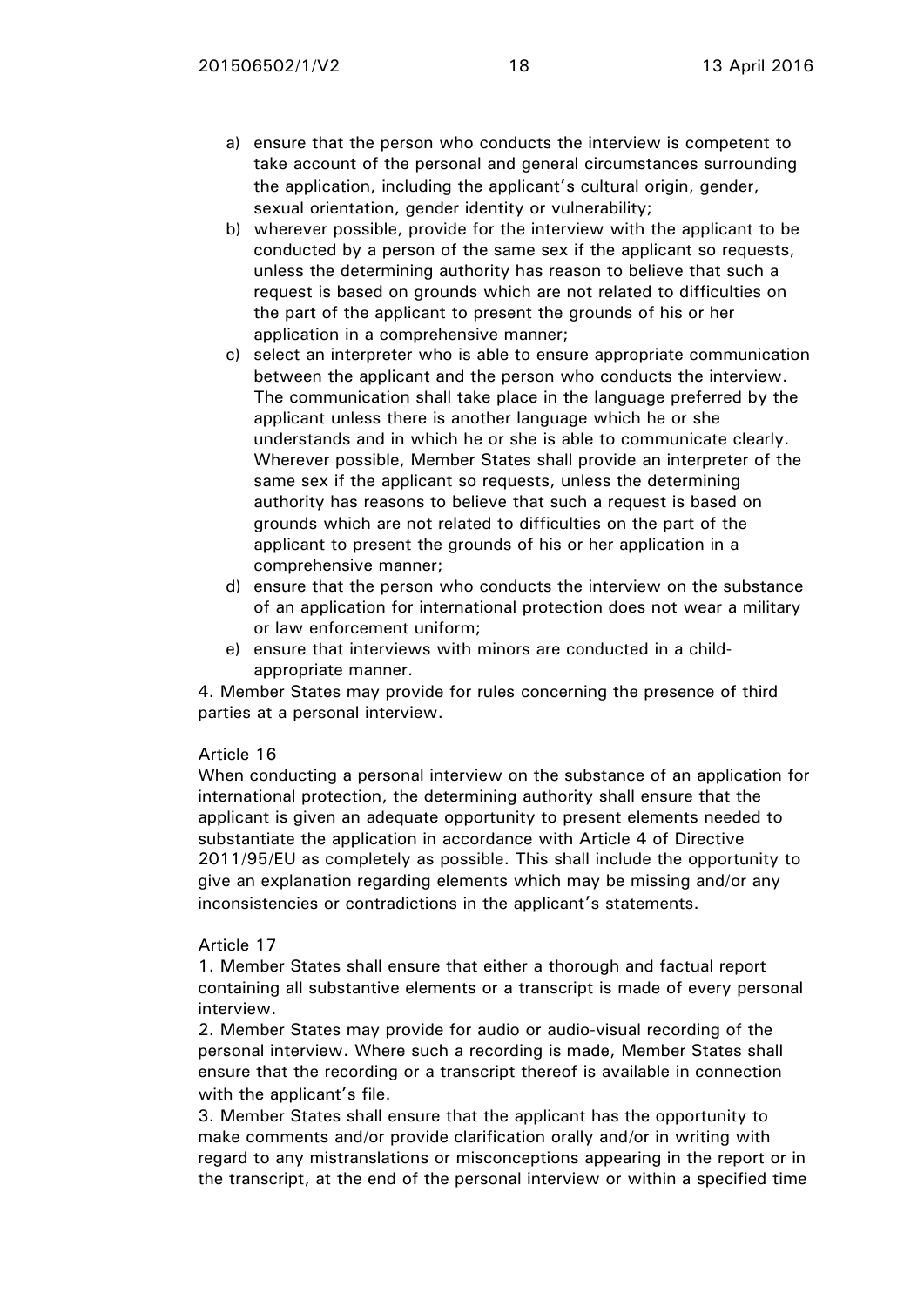limit before the determining authority takes a decision. To that end, Member States shall ensure that the applicant is fully informed of the content of the report or of the substantive elements of the transcript, with the assistance of an interpreter if necessary. Member States shall then request the applicant to confirm that the content of the report or the transcript correctly reflects the interview.

When the personal interview is recorded in accordance with paragraph 2 and the recording is admissible as evidence in the appeals procedures referred to in Chapter V, Member States need not request the applicant to confirm that the content of the report or the transcript correctly reflects the interview. Without prejudice to Article 16, where Member States provide for both a transcript and a recording of the personal interview, Member States need not allow the applicant to make comments on and/or provide clarification of the transcript.

4. Where an applicant refuses to confirm that the content of the report or the transcript correctly reflects the personal interview, the reasons for his or her refusal shall be entered in the applicant's file.

Such refusal shall not prevent the determining authority from taking a decision on the application.

5. Applicants and their legal advisers or other counsellors, as defined in Article 23, shall have access to the report or the transcript and, where applicable, the recording, before the determining authority takes a decision.

Where Member States provide for both a transcript and a recording of the personal interview, Member States need not provide access to the recording in the procedures at first instance referred to in Chapter III. In such cases, they shall nevertheless provide access to the recording in the appeals procedures referred to in Chapter V.

Without prejudice to paragraph 3 of this Article, where the application is examined in accordance with Article 31(8), Member States may provide that access to the report or the transcript, and where applicable, the recording, is granted at the same time as the decision is made.

#### Article 18

1. Where the determining authority deems it relevant for the assessment of an application for international protection in accordance with Article 4 of Directive 2011/95/EU, Member States shall, subject to the applicant's consent, arrange for a medical examination of the applicant concerning signs that might indicate past persecution or serious harm. Alternatively, Member States may provide that the applicant arranges for such a medical examination.

The medical examinations referred to in the first subparagraph shall be carried out by qualified medical professionals and the result thereof shall be submitted to the determining authority as soon as possible. Member States may designate the medical professionals who may carry out such medical examinations. An applicant's refusal to undergo such a medical examination shall not prevent the determining authority from taking a decision on the application for international protection.

Medical examinations carried out in accordance with this paragraph shall be paid for out of public funds.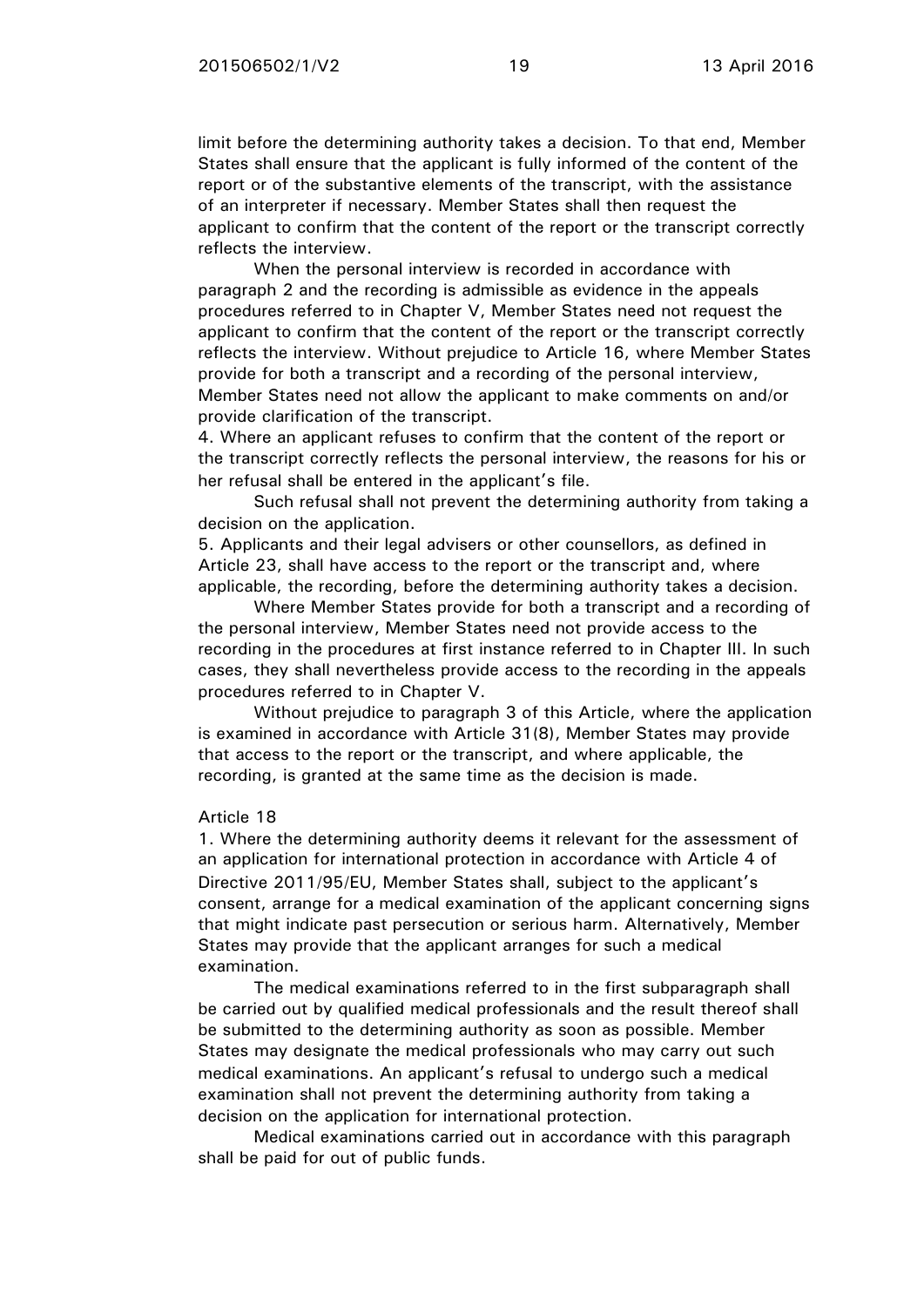2. When no medical examination is carried out in accordance with paragraph 1, Member States shall inform applicants that they may, on their own initiative and at their own cost, arrange for a medical examination concerning signs that might indicate past persecution or serious harm. 3. The results of the medical examinations referred to in paragraphs 1 and 2 shall be assessed by the determining authority along with the other elements of the application.

#### Article 19

1. In the procedures at first instance provided for in Chapter III, Member States shall ensure that, on request, applicants are provided with legal and procedural information free of charge, including, at least, information on the procedure in the light of the applicant's particular circumstances. In the event of a negative decision on an application at first instance, Member States shall also, on request, provide applicants with information — in addition to that given in accordance with Article 11(2) and Article 12(1)(f) — in order to clarify the reasons for such decision and explain how it can be challenged.

2. The provision of legal and procedural information free of charge shall be subject to the conditions laid down in Article 21.

#### Article 20

1. Member States shall ensure that free legal assistance and representation is granted on request in the appeals procedures provided for in Chapter V. It shall include, at least, the preparation of the required procedural documents and participation in the hearing before a court or tribunal of first instance on behalf of the applicant.

2. Member States may also provide free legal assistance and/or representation in the procedures at first instance provided for in Chapter III. In such cases, Article 19 shall not apply.

3. Member States may provide that free legal assistance and representation not be granted where the applicant's appeal is considered by a court or tribunal or other competent authority to have no tangible prospect of success.

Where a decision not to grant free legal assistance and representation pursuant to this paragraph is taken by an authority which is not a court or tribunal, Member States shall ensure that the applicant has the right to an effective remedy before a court or tribunal against that decision.

In the application of this paragraph, Member States shall ensure that legal assistance and representation is not arbitrarily restricted and that the applicant's effective access to justice is not hindered.

4. Free legal assistance and representation shall be subject to the conditions laid down in Article 21.

## Article 21

1. Member States may provide that the legal and procedural information free of charge referred to in Article 19 is provided by non-governmental organisations, or by professionals from government authorities or from specialised services of the State.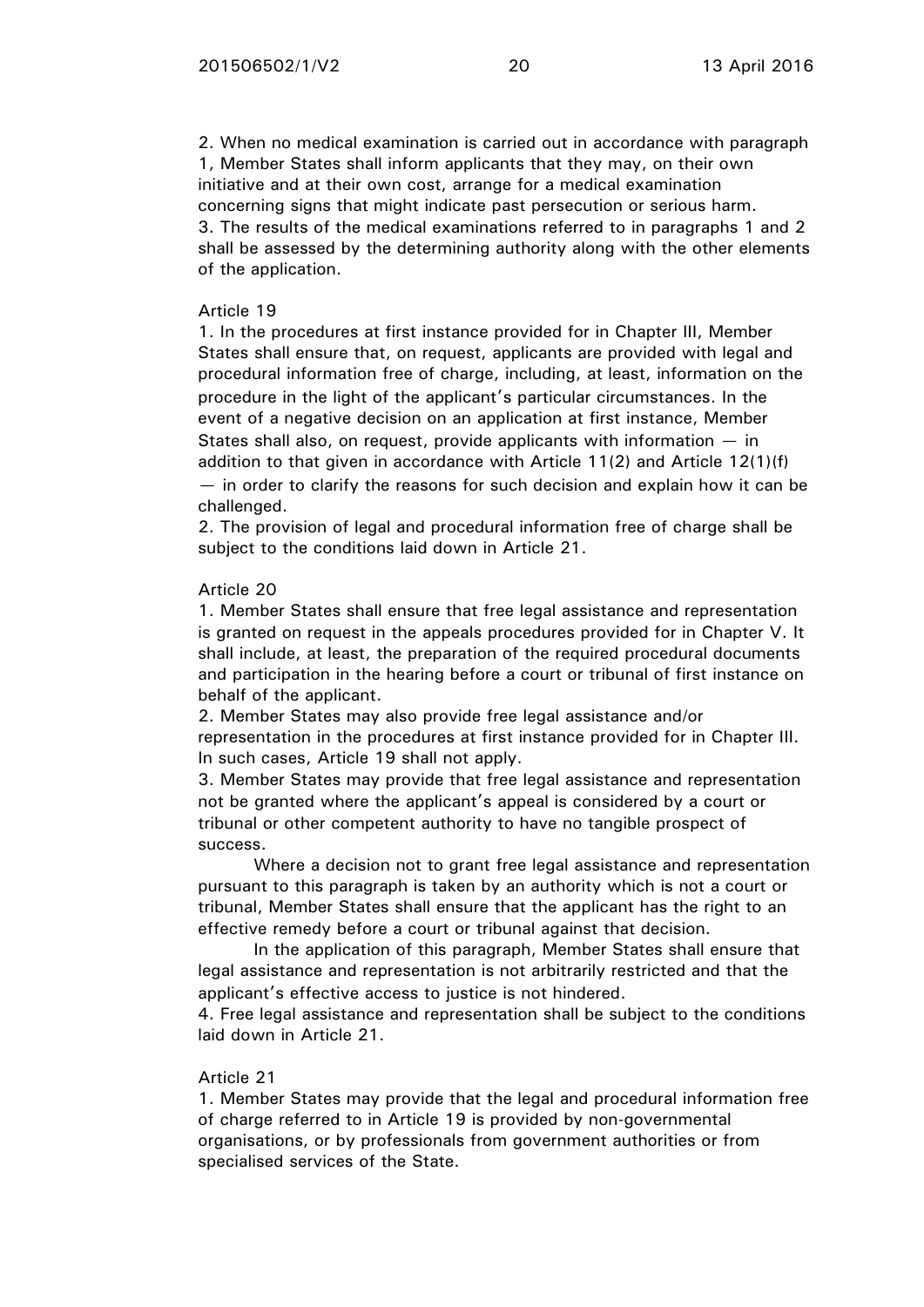The free legal assistance and representation referred to in Article 20 shall be provided by such persons as admitted or permitted under national law. 2. Member States may provide that legal and procedural information free of charge referred to in Article 19 and free legal assistance and representation referred to in Article 20 are granted:

- a) only to those who lack sufficient resources; and/or
- b) only through the services provided by legal advisers or other counsellors specifically designated by national law to assist and represent applicants.

Member States may provide that the free legal assistance and representation referred to in Article 20 is granted only for appeals procedures in accordance with Chapter V before a court or tribunal of first instance and not for any further appeals or reviews provided for under national law, including rehearings or reviews of appeals.

Member States may also provide that the free legal assistance and representation referred to in Article 20 is not granted to applicants who are no longer present on their territory in application of Article 41(2)(c).

3. Member States may lay down rules concerning the modalities for filing and processing requests for legal and procedural information free of charge under Article 19 and for free legal assistance and representation under Article 20.

- 4. Member States may also:
	- a) impose monetary and/or time limits on the provision of legal and procedural information free of charge referred to in Article 19 and on the provision of free legal assistance and representation referred to in Article 20, provided that such limits do not arbitrarily restrict access to the provision of legal and procedural information and legal assistance and representation;
	- b) provide that, as regards fees and other costs, the treatment of applicants shall not be more favourable than the treatment generally accorded to their nationals in matters pertaining to legal assistance.

5. Member States may demand to be reimbursed wholly or partially for any costs granted if and when the applicant's financial situation has improved considerably or if the decision to grant such costs was taken on the basis of false information supplied by the applicant.

## Article 23

1. Member States shall ensure that a legal adviser or other counsellor admitted or permitted as such under national law, who assists or represents an applicant under the terms of national law, shall enjoy access to the information in the applicant's file upon the basis of which a decision is or will be made.

Member States may make an exception where disclosure of information or sources would jeopardise national security, the security of the organisations or person(s) providing the information or the security of the person(s) to whom the information relates or where the investigative interests relating to the examination of applications for international protection by the competent authorities of the Member States or the international relations of the Member States would be compromised. In such cases, Member States shall: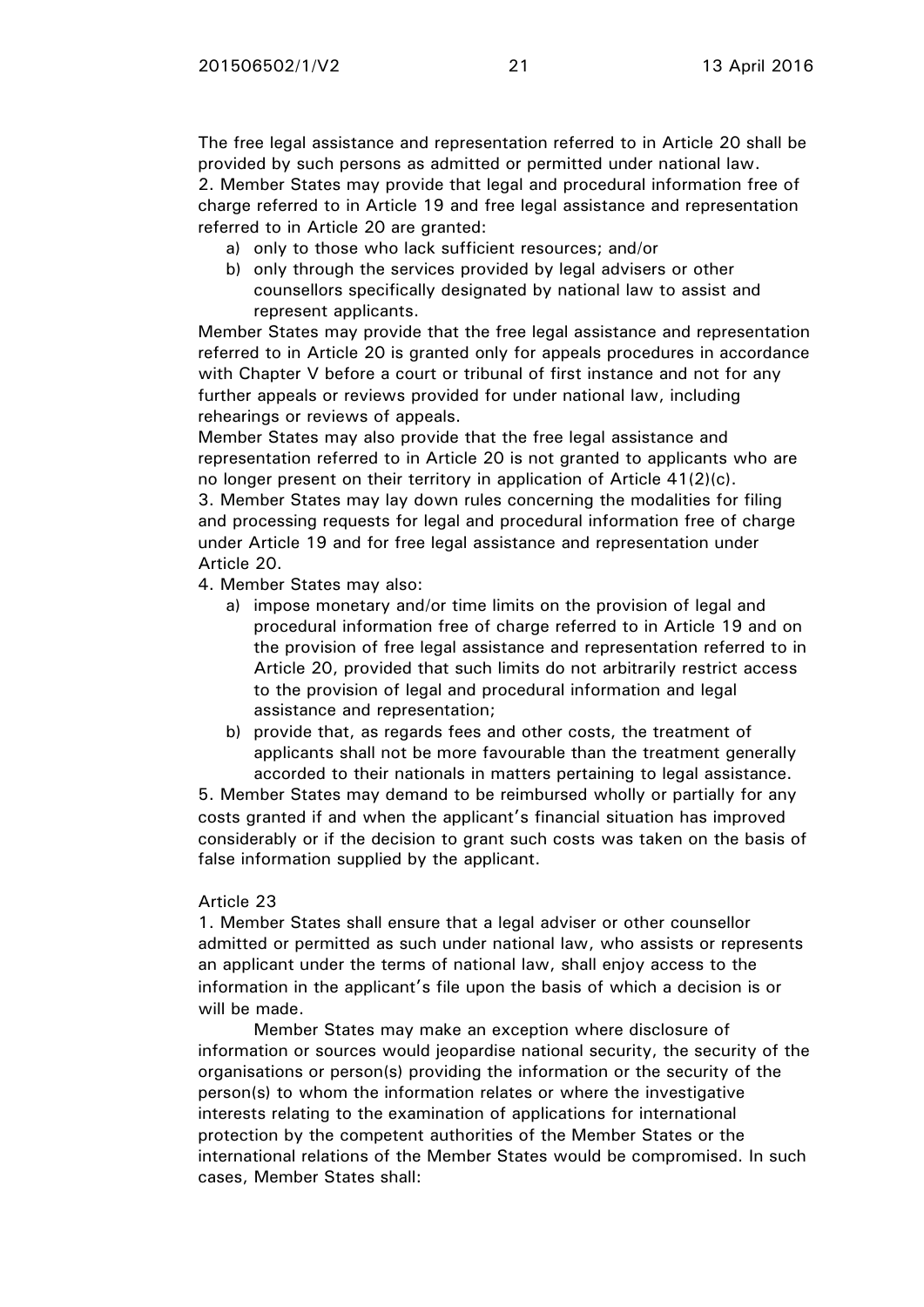- a) make access to such information or sources available to the authorities referred to in Chapter V; and
- b) establish in national law procedures guaranteeing that the applicant's rights of defence are respected.

In respect of point (b), Member States may, in particular, grant access to such information or sources to a legal adviser or other counsellor who has undergone a security check, insofar as the information is relevant for examining the application or for taking a decision to withdraw international protection.

2. Member States shall ensure that the legal adviser or other counsellor who assists or represents an applicant has access to closed areas, such as detention facilities and transit zones, for the purpose of consulting that applicant, in accordance with Article 10(4) and Article 18(2)(b) and (c) of Directive 2013/33/EU.

3. Member States shall allow an applicant to bring to the personal interview a legal adviser or other counsellor admitted or permitted as such under national law.

Member States may stipulate that the legal adviser or other counsellor may only intervene at the end of the personal interview.

4. Without prejudice to this Article or to Article 25(1)(b), Member States may provide rules covering the presence of legal advisers or other counsellors at all interviews in the procedure.

Member States may require the presence of the applicant at the personal interview, even if he or she is represented under the terms of national law by a legal adviser or counsellor, and may require the applicant to respond in person to the questions asked.

Without prejudice to Article 25(1)(b), the absence of a legal adviser or other counsellor shall not prevent the competent authority from conducting a personal interview with the applicant.

#### Article 24

1. Member States shall assess within a reasonable period of time after an application for international protection is made whether the applicant is an applicant in need of special procedural guarantees.

2. The assessment referred to in paragraph 1 may be integrated into existing national procedures and/or into the assessment referred to in Article 22 of Directive 2013/33/EU and need not take the form of an administrative procedure.

3. Member States shall ensure that where applicants have been identified as applicants in need of special procedural guarantees, they are provided with adequate support in order to allow them to benefit from the rights and comply with the obligations of this Directive throughout the duration of the asylum procedure.

Where such adequate support cannot be provided within the framework of the procedures referred to in Article 31(8) and Article 43, in particular where Member States consider that the applicant is in need of special procedural guarantees as a result of torture, rape or other serious forms of psychological, physical or sexual violence, Member States shall not apply, or shall cease to apply, Article 31(8) and Article 43. Where Member States apply Article 46(6) to applicants to whom Article 31(8) and Article 43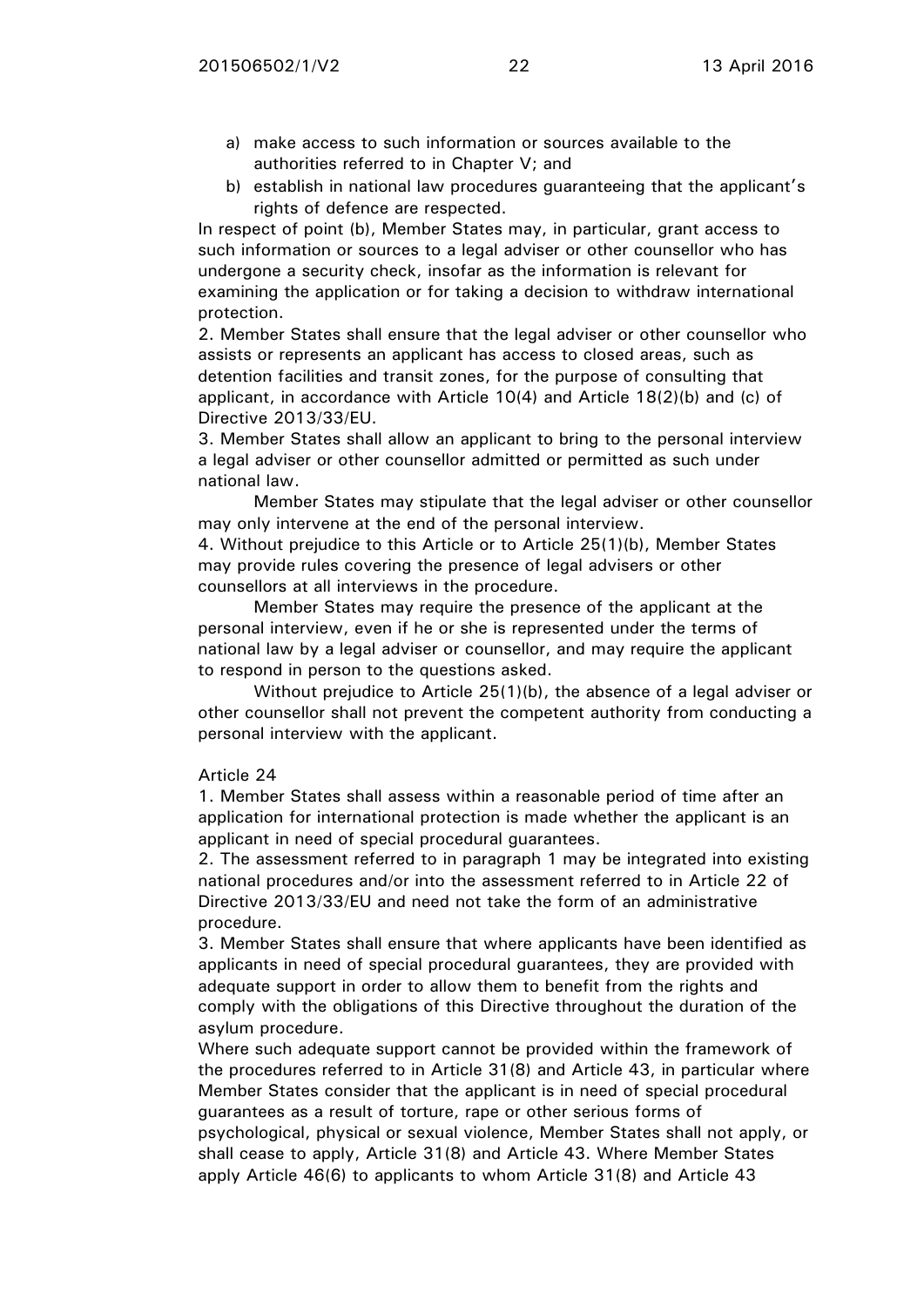cannot be applied pursuant to this subparagraph, Member States shall provide at least the guarantees provided for in Article 46(7). 4. Member States shall ensure that the need for special procedural guarantees is also addressed, in accordance with this Directive, where such a need becomes apparent at a later stage of the procedure, without necessarily restarting the procedure.

## Article 25

 $($ ... $)$ 

3. Member States shall ensure that:

- a) if an unaccompanied minor has a personal interview on his or her application for international protection as referred to in Articles 14 to 17 and 34, that interview is conducted by a person who has the necessary knowledge of the special needs of minors;
- b) an official with the necessary knowledge of the special needs of minors prepares the decision by the determining authority on the application of an unaccompanied minor.

4. Unaccompanied minors and their representatives shall be provided, free of charge, with legal and procedural information as referred to in Article 19 also in the procedures for the withdrawal of international protection provided for in Chapter IV.

5. Member States may use medical examinations to determine the age of unaccompanied minors within the framework of the examination of an application for international protection where, following general statements or other relevant indications, Member States have doubts concerning the applicant's age. If, thereafter, Member States are still in doubt concerning the applicant's age, they shall assume that the applicant is a minor. Any medical examination shall be performed with full respect for the individual's dignity, shall be the least invasive examination and shall be carried out by qualified medical professionals allowing, to the extent possible, for a reliable result.

 $(\ldots)$ 

# Article 46

1. Member States shall ensure that applicants have the right to an effective remedy before a court or tribunal, against the following:

- a) a decision taken on their application for international protection, including a decision:
	- I. considering an application to be unfounded in relation to refugee status and/or subsidiary protection status;
	- II. considering an application to be inadmissible pursuant to Article 33(2);
	- III. taken at the border or in the transit zones of a Member State as described in Article 43(1);
	- IV. not to conduct an examination pursuant to Article 39;
- b) a refusal to reopen the examination of an application after its discontinuation pursuant to Articles 27 and 28;

c) a decision to withdraw international protection pursuant to Article 45.  $($ ... $)$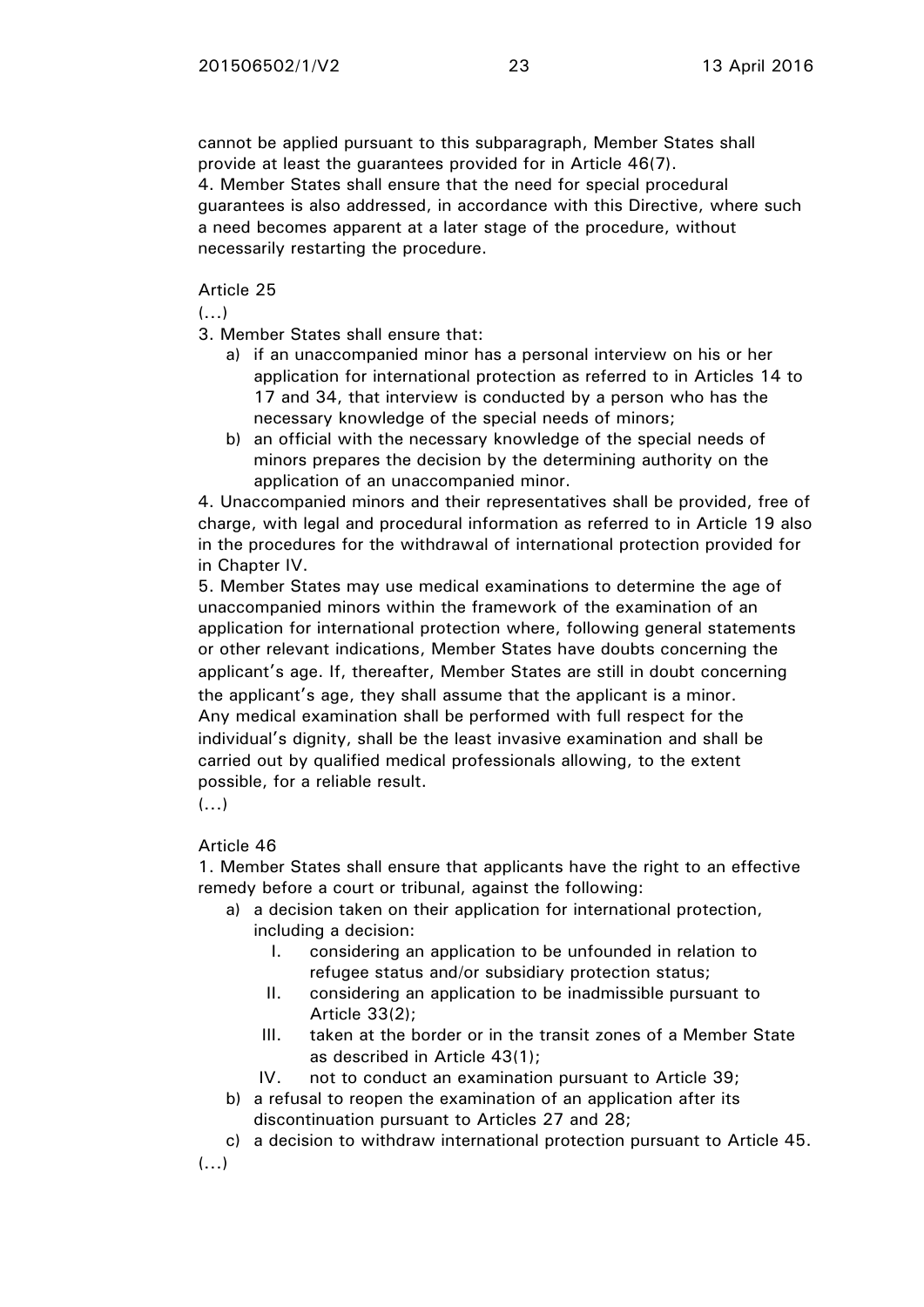3. In order to comply with paragraph 1, Member States shall ensure that an effective remedy provides for a full and ex nunc examination of both facts and points of law, including, where applicable, an examination of the international protection needs pursuant to Directive 2011/95/EU, at least in appeals procedures before a court or tribunal of first instance.

*Convention for the Protection of Human Rights and Fundamental Freedoms*

## Article 3

No one shall be subjected to torture or to inhuman or degrading treatment or punishment.

# Article 6

1. In the determination of his civil rights and obligations or of any criminal charge against him, everyone is entitled to a fair and public hearing within a reasonable time by an independent and impartial tribunal established by law. Judgment shall be pronounced publicly but the press and public may be excluded from all or part of the trial in the interests of morals, public order or national security in a democratic society, where the interests of juveniles or the protection of the private life of the parties so require, or to the extent strictly necessary in the opinion of the court in special circumstances where publicity would prejudice the interests of justice.

 $(\ldots)$ 

## Article 13

Everyone whose rights and freedoms as set forth in this Convention are violated shall have an effective remedy before a national authority notwithstanding that the violation has been committed by persons acting in an official capacity.

## *'Vreemdelingenwet 2000'*

## Article 31

1. An application to be granted a temporary residence permit in the sense of Article 28 shall be rejected as unfounded in the sense of Article 32(1) of the Procedures Directive if the alien has not demonstrated plausibly that his or her application is based on circumstances that, whether in themselves or in connection with other facts, form a legal basis for the permit to be granted. 2. The alien shall provide all elements to support his or her application as soon as possible. Our Minister shall assess the relevant elements in cooperation with the alien.

3. The elements referred to in paragraph two shall include the statements made by the alien and all relevant documentation in his or her possession. 4. In the assessment of the application, the following aspects, among others, shall be taken into account:

- a) all relevant facts as they relate to the country of origin at the time of taking a decision on the application, including laws and regulations of the country of origin and the manner in which they are applied;
- b) the statement made and documents submitted by the alien, together with information relating to the question of whether he has been or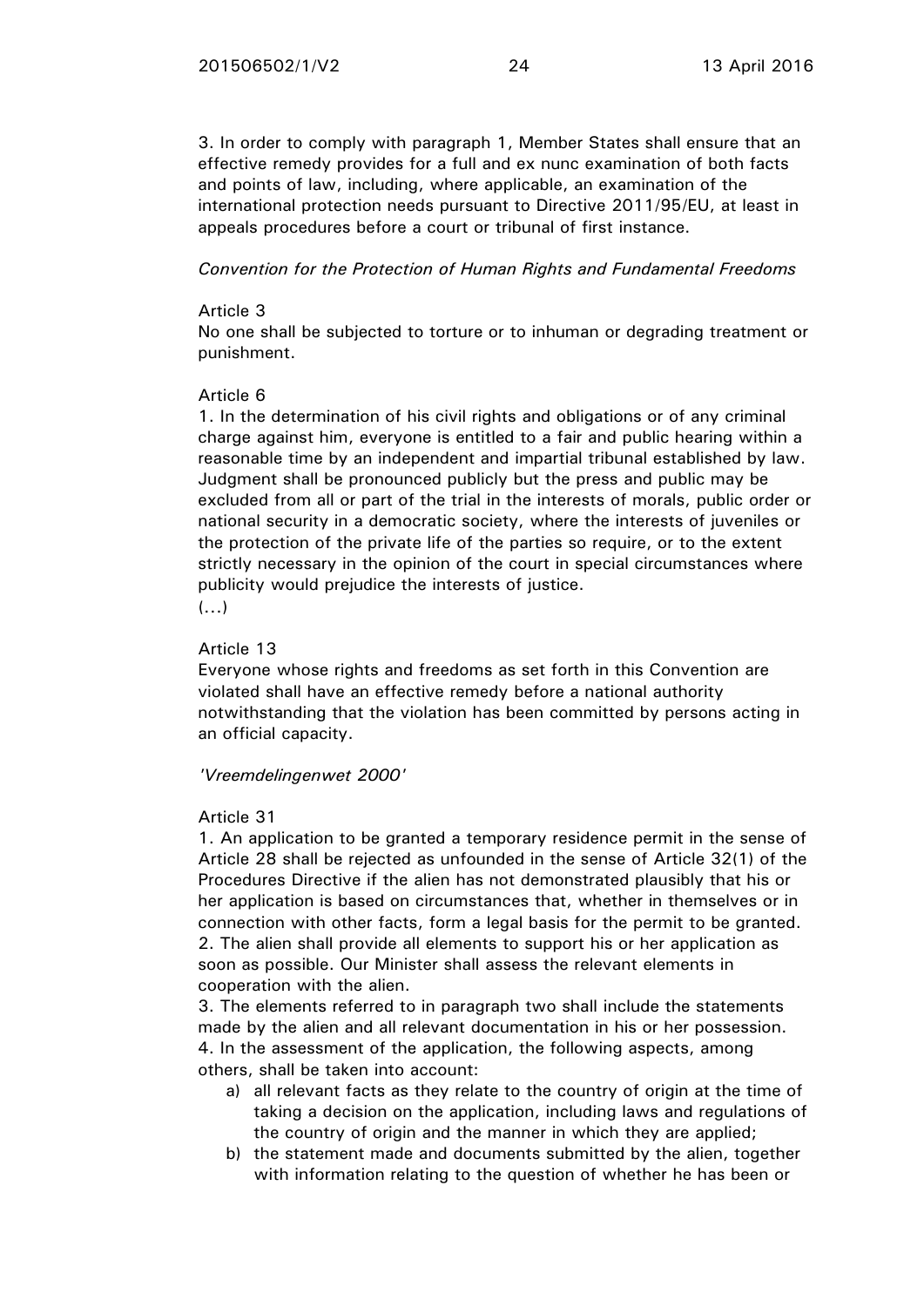could be subjected to persecution in the sense of the Convention Relating to the Status of Refugees or serious harm in the sense of Article 29(1)(b);

- c) the individual position and personal circumstances of the alien, including factors such as background, gender and age, so as to assess whether, on the basis of the alien's personal circumstances, the acts to which the applicant has been or could be exposed would amount to persecution in the sense of the Convention Relating to the Status of Refugees or serious harm in the sense of Article 29(1)(b);
- d) the question of whether his or her activities since leaving the country of origin or a country of previous residence were engaged in for the sole or main purpose of creating the necessary conditions for applying for international protection, so as to assess whether those activities would expose the alien to persecution in the sense of the Convention Relating to the Status of Refugees or serious harm in the sense of Article 29(1)(b), paragraph one, sub-section b, if returned to that country;
- e) whether the alien could reasonably be expected to avail himself or herself of the protection of another country where he or she could assert citizenship.

5. The fact that the alien has already been subjected to persecution, in the sense of the Convention relating to the Status of Refugees, or serious harm, in the sense of Article 29(1)(b), or to direct threats of such persecution or such harm, is a serious indication of the alien's well-founded fear of persecution or real risk of suffering serious harm, unless there are good reasons to consider that such persecution or serious harm will not be repeated.

6. In the event that the alien is unable to provide documentary evidence for his statements or for part of his statements, those statements shall be regarded as credible and the alien granted the benefit of the doubt, whenever the following conditions have been fulfilled:

- a) the alien has made a genuine effort to substantiate his application;
- b) all relevant elements at the alien's disposal have been submitted, and a satisfactory explanation has been given regarding any lack of other relevant elements;
- c) the alien's statements are found to be coherent and plausible and do not run counter to available specific and general information relevant to the alien's application;
- d) the alien has applied for international protection at the earliest possible time, unless he is able to demonstrate good reasons for not having done so; and
- e) the overall credibility of the alien has been established.

7. An application will not be rejected on the basis of a previous negative decision, in the event that the elements stated by the alien in his application and any findings constitute grounds to assume that these take the form of specific facts and circumstances that relate to the individual case concerned and would prevent such rejection.

8. Rules may be imposed by, or by order of a General Government Decree, regarding the application of paragraphs one to seven inclusive.